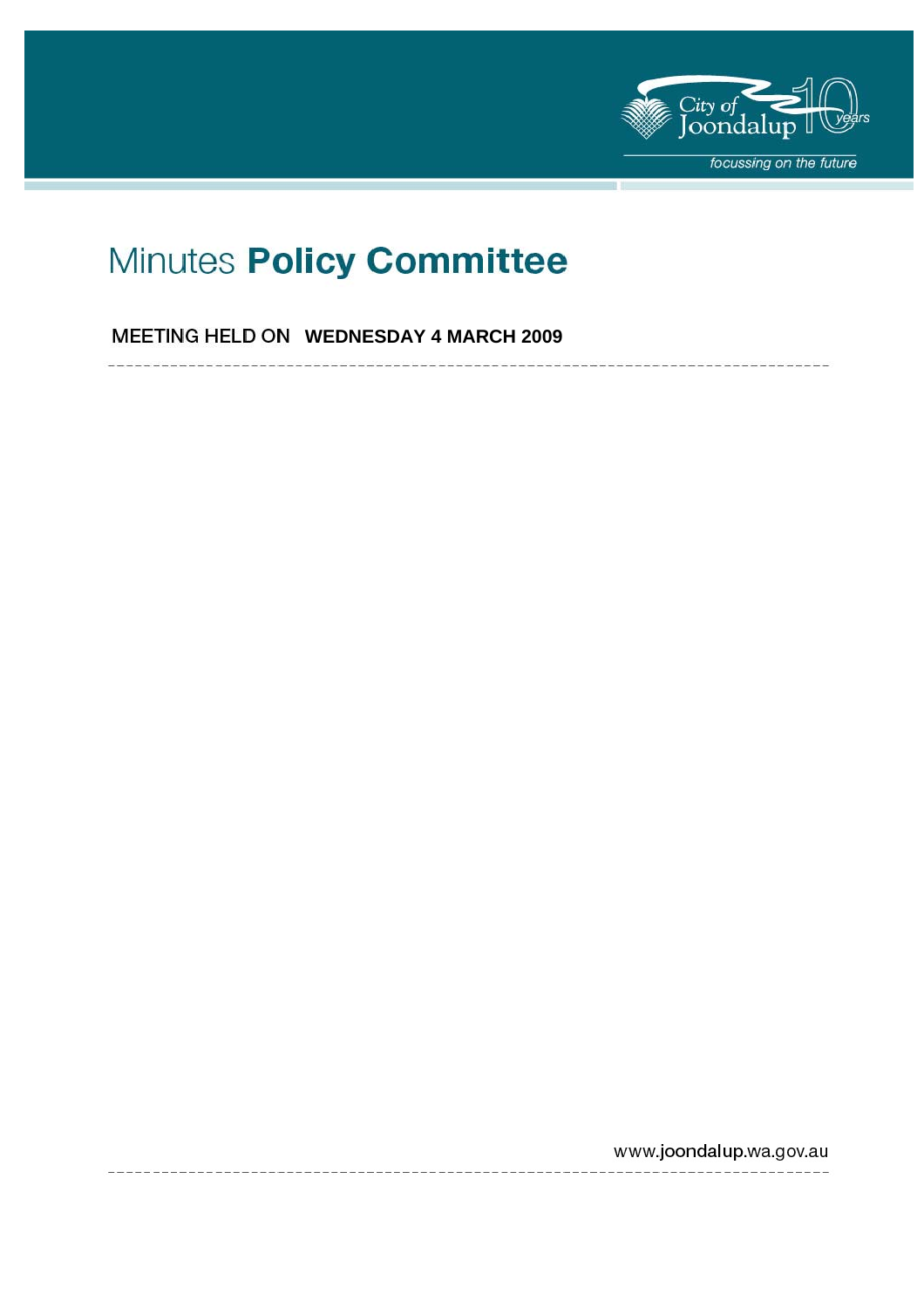# **CITY OF JOONDALUP**

#### **MINUTES OF THE POLICY COMMITTEE MEETING HELD IN CONFERENCE ROOM 2, JOONDALUP CIVIC CENTRE, BOAS AVENUE, JOONDALUP ON WEDNESDAY 4 MARCH 2009**

#### **ATTENDANCE**

#### **Committee Members:**

| Cr Kerry Hollywood                   | Presiding Person                   | North Ward                                               |                                     |
|--------------------------------------|------------------------------------|----------------------------------------------------------|-------------------------------------|
| <b>Mayor Troy Pickard</b>            |                                    |                                                          | Absent from 1908 hrs to<br>1910 hrs |
| Cr Marie Macdonald<br>Cr Mike Norman |                                    | <b>Central Ward</b><br>South-West Ward                   |                                     |
| Cr Trona Young                       |                                    | North Central Ward                                       | from 1909 hrs                       |
| Officers:                            |                                    |                                                          |                                     |
| Mr Garry Hunt                        | <b>Chief Executive Officer</b>     |                                                          | Absent from 1944<br>hrs to 1946 hrs |
| Mr Mike Tidy                         | <b>Director Corporate Services</b> |                                                          | to 2018 hrs                         |
| Mr Clayton Higham                    |                                    | Director Planning and Community Development              |                                     |
| Ms Glenda Blake                      |                                    | Acting Manager, Strategic and Organisational Development |                                     |
| Mrs Janet Foster                     |                                    | Administrative Services Coordinator                      |                                     |
| Mrs Rose Garlick                     | Administrative secretary           |                                                          |                                     |
|                                      |                                    |                                                          |                                     |

#### **In Attendance:**

| <b>Cr Russ Fishwick</b> | South Ward      |
|-------------------------|-----------------|
| Cr Brian Corr           | South-East Ward |

#### **DECLARATION OF OPENING**

The Presiding Person declared the meeting open at 1906 hrs.

#### **APOLOGIES/LEAVE OF ABSENCE**

| Apologies: | Cr Fiona Diaz |
|------------|---------------|
|            | Cr Sue Hart   |

#### **CONFIRMATION OF MINUTES**

#### MINUTES OF THE POLICY COMMITTEE HELD 15 DECEMBER 2008

**MOVED Cr Norman SECONDED Mayor Pickard that the minutes of the meeting of the Policy Committee held on 15 December 2008 be confirmed as a true and correct record.** 

#### The Motion was Put and **CARRIED** (4/0)

**In favour of the Motion:** Crs Hollywood, Macdonald, Norman, and Mayor Pickard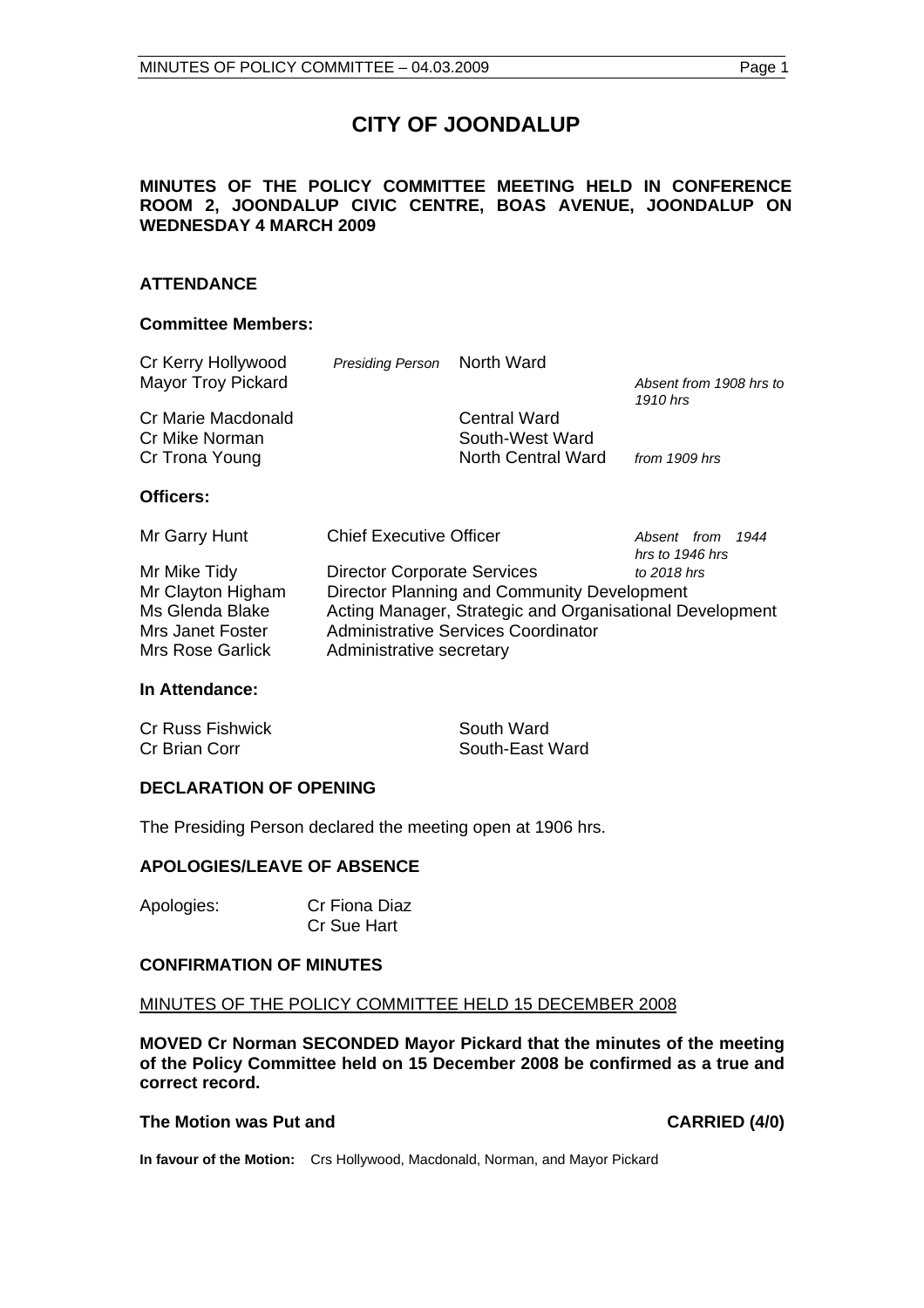#### **ANNOUNCEMENTS BY THE PRESIDING PERSON WITHOUT DISCUSSION**

Nil

#### **DECLARATIONS OF INTEREST**

Nil

#### **IDENTIFICATION OF MATTERS FOR WHICH THE MEETING MAY SIT BEHIND CLOSED DOORS**

Nil

#### **PETITIONS AND DEPUTATIONS**

Nil

**REPORTS** 

## **ITEM 1 BURNING BAN ON PRIVATE PROPERTIES – [29061]**

**WARD:** All

**RESPONSIBLE** Mr Garry Hunt **DIRECTOR:** Office of CEO

#### **PURPOSE/EXECUTIVE SUMMARY**

To provide the Policy Committee with additional information in relation to the issue of burning on private properties.

It is recommended that the Policy Committee considers the new options provided and recommends to Council that option 3 be adopted, namely; publish a notice in the *Government Gazette* and in a local newspaper stating that "burning on private property and the use of incinerators are prohibited within the City of Joondalup at all times, excluding enclosed devices used for the purposes of cooking or heating" and amend the City's current Policy 6-5 to state that the City will not issue permits.

#### **BACKGROUND**

At the Policy Committee Meeting of 16 September 2008 a request for a report was made in relation to "backyard fires".

A report was subsequently drafted which outlined the level of influence the City has in regulating such fires and if possible, the City's capacity to ban them via a local law.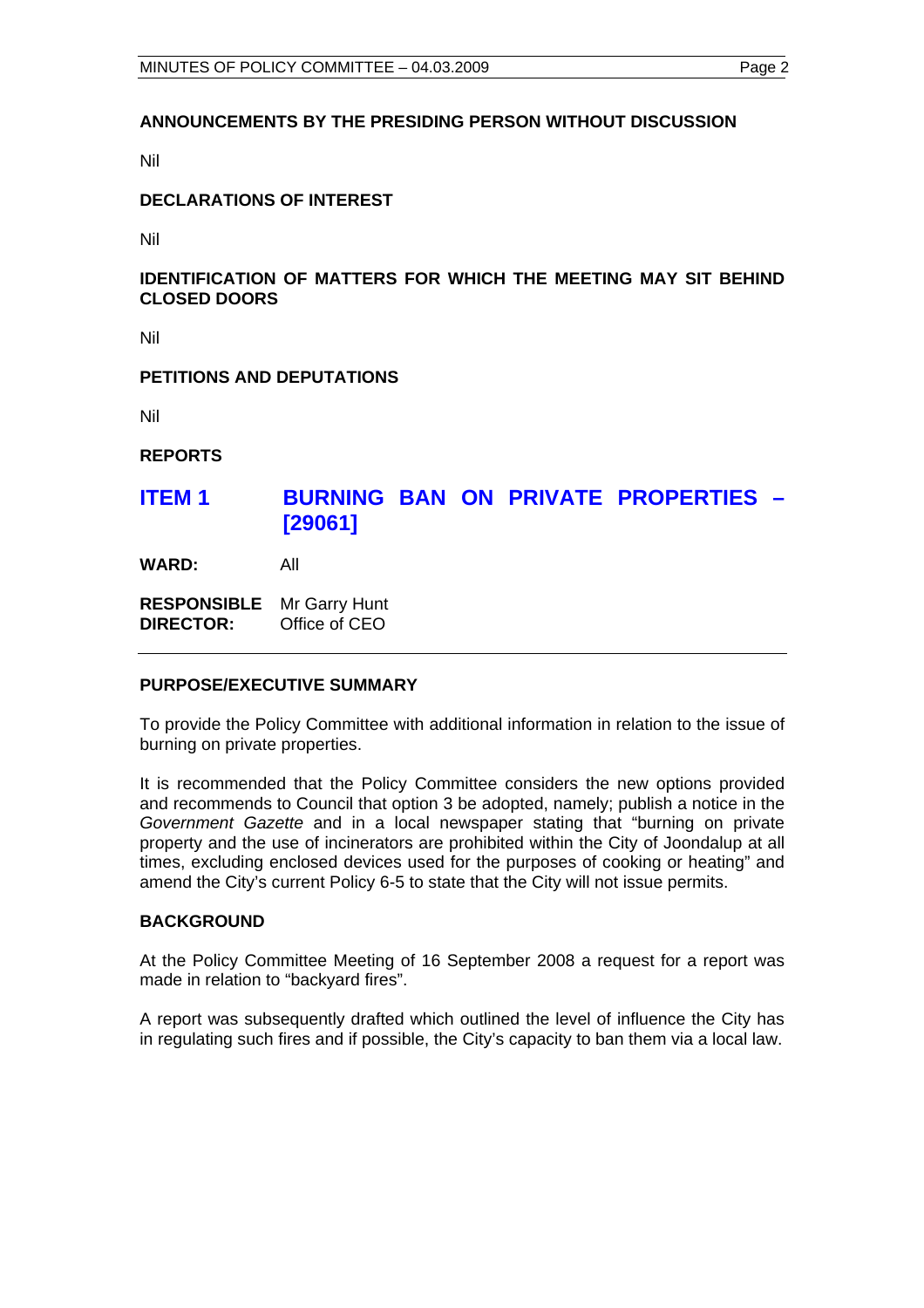The Policy Committee considered the report at its meeting of 15 December 2008 and recommended the following:

"*…that Council ADOPTS Option 2, namely agreeing to publish a notice in the Government Gazette and in a local newspaper stating that "backyard burning and the use of incinerators are prohibited within the City of Joondalup at all times" and amend the City's current Policy 6-5 to state that the City will not issue permits.*"

A report on the issue was then prepared for Elected Members to consider at the Briefing Session of 10 February 2009. Several questions were raised at the meeting and as such, the matter has been referred back to the Policy Committee for further deliberation.

This report outlines the additional information requested by Elected Members at the Briefing Session above and provides updated options for the Policy Committee to consider in light of the new information.

### **DETAILS**

The following requests for additional information were raised:

- 1. What effects do incinerators have on the environment?
- 2. Will the ban have any impact on incinerators used in hospitals within the City of Joondalup?
- 3. Why is residential garden refuse and rubbish able to be burned on private property during the prohibited burning times?
- 4. What implications will the ban have on the use of potbelly stoves and BBQs?

The following responses are provided for the Policy Committee's consideration.

1. Effects of incinerators on the environment:

 If not effectively designed, incinerators can contribute significantly to air pollution, depending on the material or product being burnt. The Health Department discourages the use of household incinerators, particularly for the disposal of rubbish (especially plastics). This is due to the toxic fumes that can be emitted into the atmosphere if not properly captured. Also, residue ash from burning can contain heavy metals that have detrimental effects on the environment and are difficult to dispose of effectively.

 Section 24F of the *Bush Fires Act 1954* ("the Act") allows for persons to burn garden refuse in an incinerator during restricted and prohibited burning times, if burned in accordance with the following requirements:

- *The incinerator must be designed and constructed so as to prevent the escape of sparks or burning material* 
	- *The incinerator must be situated 2 metres or more away from any building or fence; or*
	- *If the incinerator is within 2 metres of a building or fence, the local government must have given written permission for the incinerator to be used.*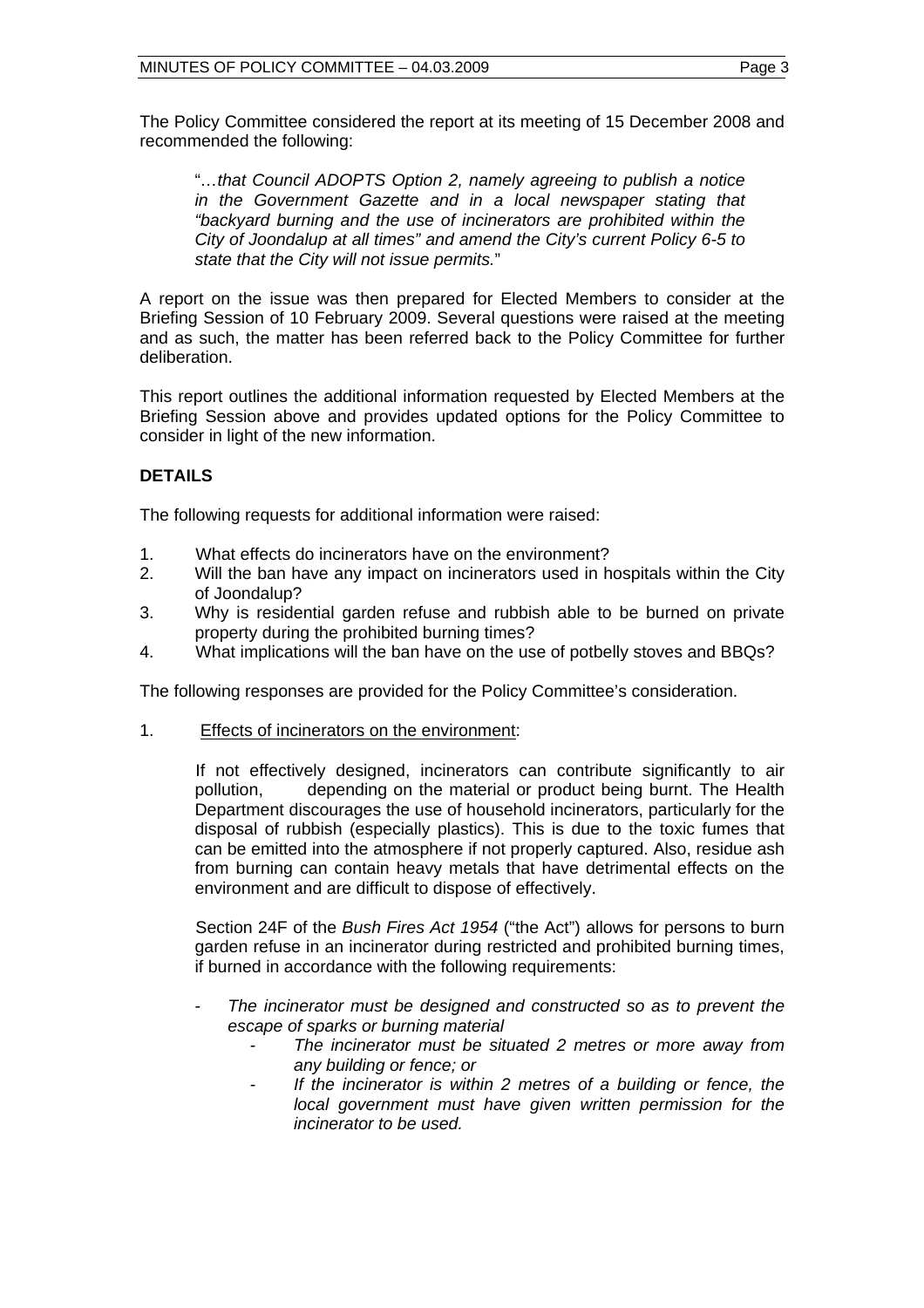- *There must be no inflammable material within 2 metres of the incinerator when it is in use*
- *At least one person must be present at the site of the fire at all times until it is completely extinguished*
- *When the fire is no longer required, the person must ensure that the fire is completely extinguished by the application of water or earth.*

"Burning garden refuse" is defined under the Act as "*lighting or using a fire in the open air for the purposes of destroying garden refuse or rubbish or for any like purpose*." Therefore, householders are currently able to burn green waste and rubbish in an incinerator any time of the year, if their incinerator meets the requirements outlined above. A permit is not required unless the incinerator is located within 2 metres of a building or fence.

To restrict this ability, a local government under Section 24G(2) of the Act may, by notice published in the *Government Gazette* and a newspaper circulating within its district, prohibit or impose restrictions on the burning of garden refuse that is otherwise permitted under Section 24F. (Publishing an advertisement in the *Government Gazette* provides a legally enforceable prohibition that is supported by the powers and penalties contained within the *Bush Fires Act 1954*). This could include either a complete ban on the use of incinerators or the requirement of a permit.

2. Impacts a burning ban may have on hospital incinerators:

There are two hospitals within the City of Joondalup; Glengarry Hospital and Joondalup Health Campus. Neither hospital has an incinerator on its premises, therefore they would be unaffected by a blanket ban on incinerators.

#### 3. Burning garden refuse and rubbish during prohibited burning times

 Under Section 24F of the Act, persons may burn garden refuse and rubbish during restricted and prohibited burning times, if burned in accordance with the following requirements:

- G*arden refuse and rubbish must be burned on the ground in the following manner:*
- *There is no inflammable material (other than that being burned) within 5 metres of the fire at any time while the fire is burning*
- *The fire is lit between 6pm and 11pm and is completely extinguished before midnight on the same day*
- *At least one person is present at the site of the fire at all times until it is completely extinguished*
- *When the fire is no longer required, the person ensures that the fire is completely extinguished by the application of water or earth.*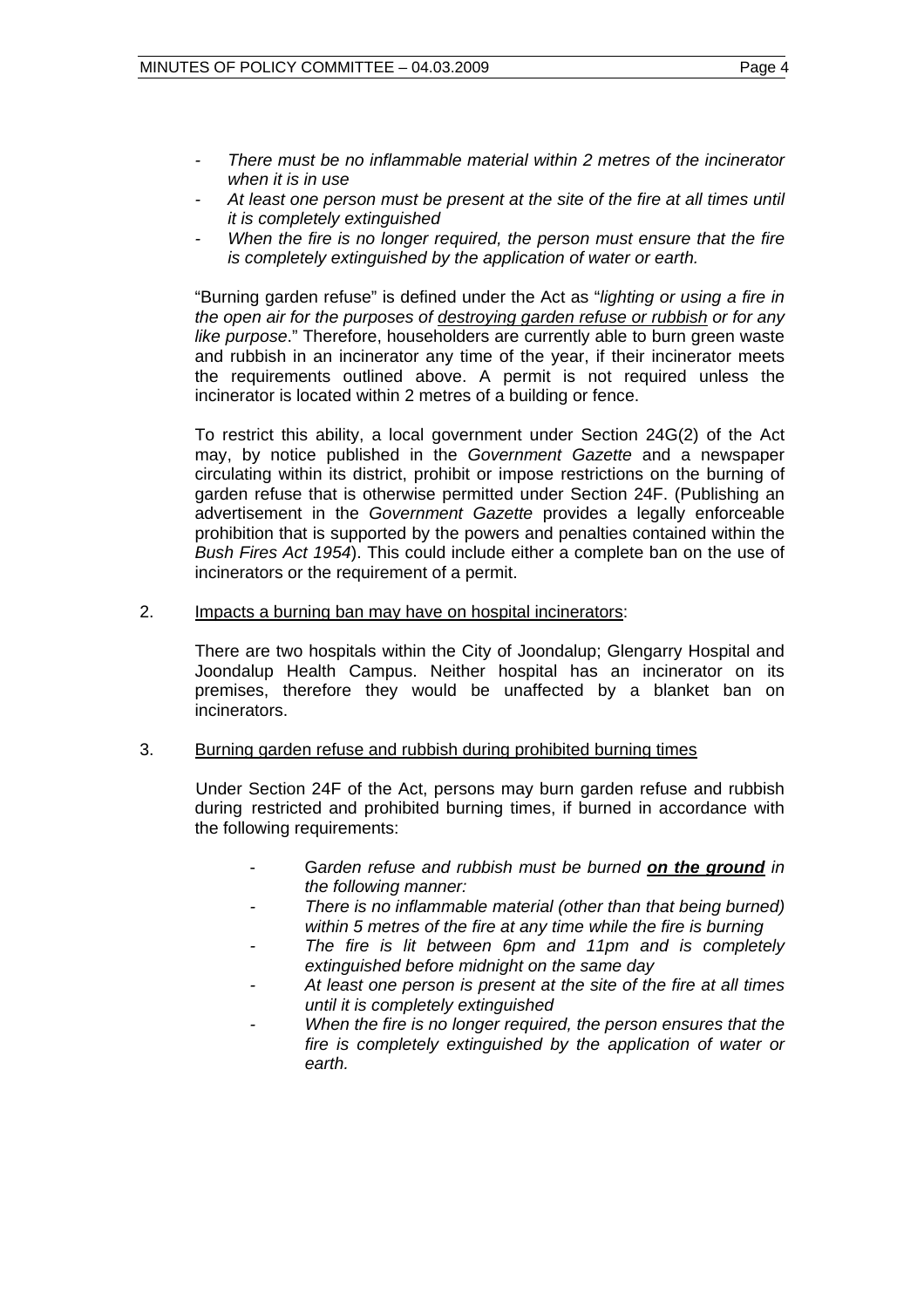The City's *Policy 6-5 Burning on Private Property* adds to these conditions by requiring the following:

- *Garden refuse and rubbish intended for burning must be placed on the ground in a heap no more than one metre across and one metre high.*
- *Only one heap may be burnt at any one time.*
- *During restricted and prohibited burning times (31 October 31 May), garden refuse and rubbish cannot be burned if the fire danger rating is extreme or very high*.

Permits are only required for burning garden refuse and rubbish if it takes place outside of these requirements.

#### 4. Implications of a ban on potbelly stoves and BBQs

 Under Section 25 of the Act, subsection (1aa) excludes gas appliances (such as BBQs) from being subject to burning restrictions on private land. They would therefore be unaffected by any blanket ban.

 Potbelly stoves are normally used inside a home for the purposes of heating, however, should they be utilised outside or on a patio, they may be captured by the Act as an "incinerator". (Incinerators are defined in the Act, as "*[apparatus that are] designed and constructed so as to prevent the escape of sparks or burning material*"). However, incinerators are only referred to in Section 24F of the Act, which deals with "*destroying garden refuse (or rubbish)*", therefore, burning firewood for the purposes of *heating* may distinguish potbelly stoves from incinerators so they are not captured under the Act.

 It is doubtful that potbelly stoves would be impacted by a blanket ban and it is also doubtful that there are any instances within the City of Joondalup where potbelly stoves are utilised outside of a home.

#### Consideration of other burning apparatus and processes

Following consideration of the impacts on potbelly stoves, the City also considered a variety of burning apparatus and processes that may be captured by a blanket ban on "backyard burning".

The table below looks at each process/apparatus in relation to two purposes, is a blanket ban aiming to:

- 1. Reduce incidences of smoke emissions?
- 2. Reduce fire hazards on private property?

A blanket ban will have different implications on the use of burning processes/apparatus, depending on the purpose of the ban. For instance, should the purpose be to reduce incidences of smoke, almost all devices listed produce smoke and are captured by the Act in some way, therefore, a blanket ban would be effective. However, should the purpose be to reduce fire hazards on private property, many devices listed *do not* pose a fire hazard and may therefore be unintentionally captured by a blanket ban. (These include: household incinerators, webbers and chimineas).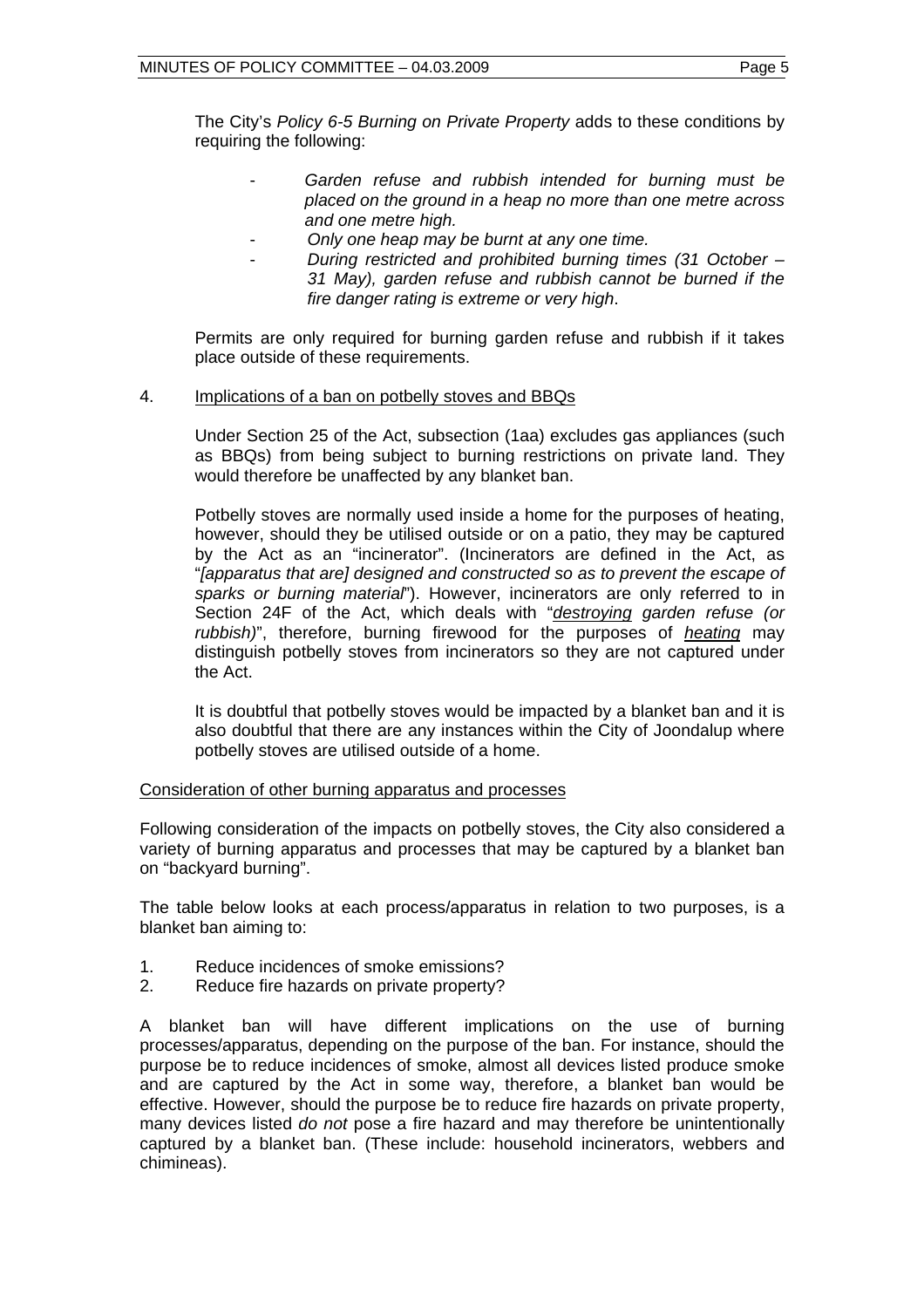The table lists various burning processes/apparatus, a picture of the process/apparatus, the section within the Act where it may be captured and a yes/no indication as to whether the process/apparatus poses a smoke or fire hazard.

| <b>BURNING</b><br><b>PROCESS OR</b><br><b>APPARATUS</b>                     | <b>PICTURE OF</b><br><b>PROCESS OR</b><br><b>APPARATUS</b> | <b>APPLICABLE</b><br><b>CATEGORY</b><br><b>WITHIN THE</b><br><b>ACT</b>         | <b>PURPOSE:</b><br><b>SMOKE</b> | <b>PURPOSE:</b><br><b>HAZARD</b> |
|-----------------------------------------------------------------------------|------------------------------------------------------------|---------------------------------------------------------------------------------|---------------------------------|----------------------------------|
| 44 Gallon<br><b>Drum</b><br>(open)                                          |                                                            | Potentially s.<br>$25(1)(a) -$ "open<br>fire for the<br>purposes of<br>camping" | Yes                             | Yes                              |
| <b>Household</b><br><b>Incinerators</b><br>(enclosed)                       |                                                            | s. $24F(1) -$<br>"burning garden<br>refuse in an<br>incinerator"                | Yes                             | <b>No</b>                        |
| Hangi<br>(traditional<br>enclosed<br>Maori fire pit<br>used for<br>cooking) |                                                            | Potentially s.<br>$25(1)(a) -$ "open<br>fire for the<br>purposes of<br>cooking" | <b>No</b>                       | <b>No</b>                        |
| <b>Wood-Fired</b><br><b>Pizza Oven</b><br>(enclosed)                        |                                                            | Not likely to be<br>captured under<br>the Act.                                  | Yes                             | <b>No</b>                        |
| <b>Brazier</b><br>(free-standing<br>open heater)                            |                                                            | Potentially s.<br>$25(1)(a) -$ "open<br>fire for the<br>purposes of<br>camping" | Yes                             | Yes                              |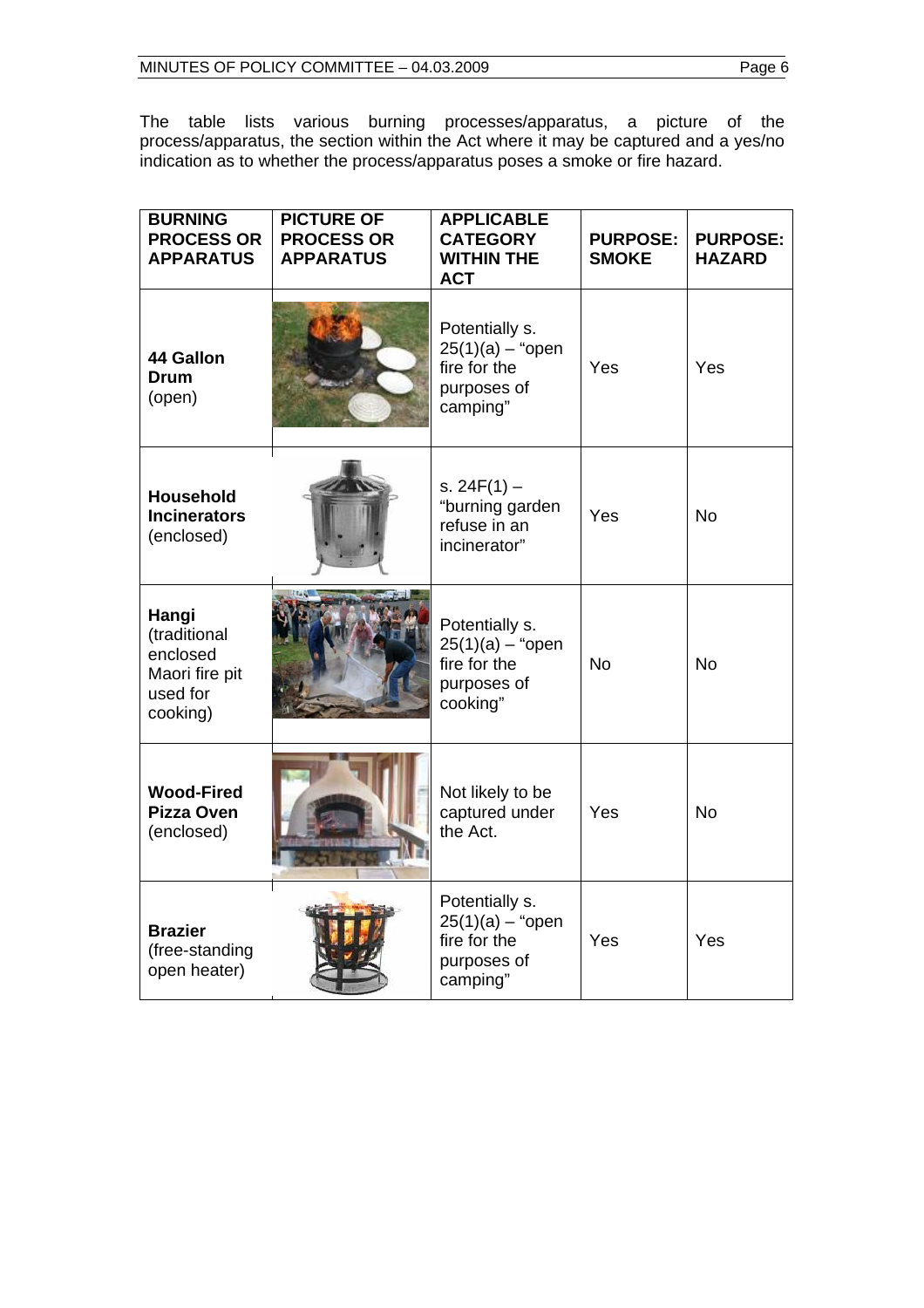| <b>Potbelly</b><br><b>Stove</b><br>(outdoors) | Not likely to be<br>captured under<br>the Act.                                  | Yes | <b>No</b> |
|-----------------------------------------------|---------------------------------------------------------------------------------|-----|-----------|
| <b>Gas BBQ</b>                                | Excluded as a<br>restricted<br>appliance under<br>s. 25(1aa)                    | N/A | N/A       |
| <b>Fire Pit</b><br>(open or<br>covered)       | Potentially s.<br>$25(1)(a) -$ "open<br>fire for the<br>purposes of<br>camping" | Yes | Yes       |
| <b>Wood-Fired</b><br><b>BBQ</b><br>(open)     | s. $25(1)(a)$ –<br>"open fire for the<br>purposes of<br>cooking"                | Yes | Yes       |
| Webber<br>(open or<br>enclosed)               | s. $25(1)(a)$ –<br>"open fire for the<br>purposes of<br>cooking"                | Yes | No        |
| <b>Chiminea</b><br>(semi-<br>enclosed)        | Potentially s.<br>$25(1)(a) -$ "open<br>fire for the<br>purposes of<br>camping" | Yes | <b>No</b> |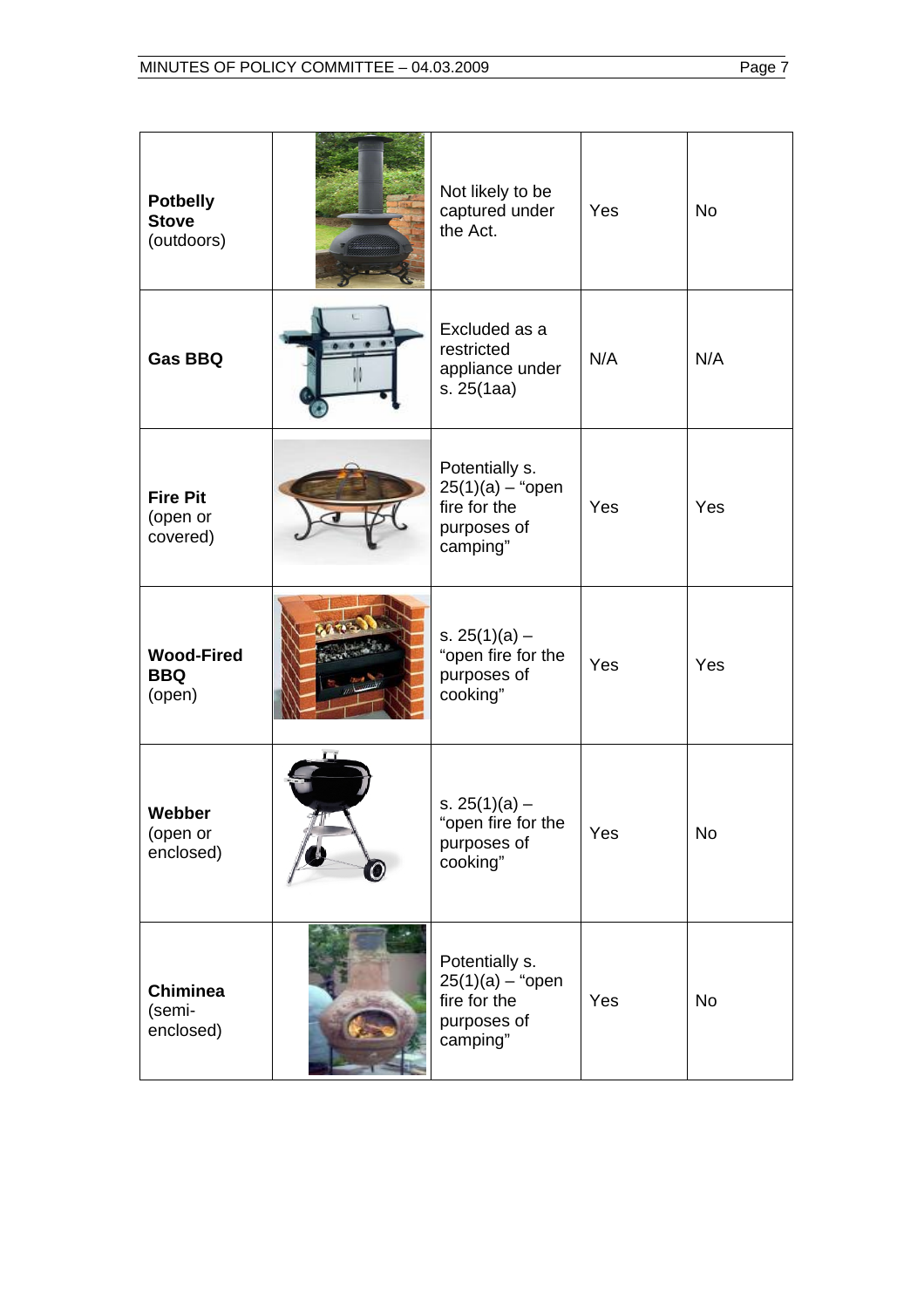#### **Issues and options considered:**

1. Following a resolution of Council, publish a notice in the *Government Gazette* and in a local newspaper stating that "burning on private property and the use of incinerators are prohibited within the City of Joondalup *at all times without a permit*" and amend the City's Policy 6-5 to reflect this.

*Effect*: This option would effectively restrict people from burning any materials in:

- 
- a 44 gallon drum a brazier
- a Chiminea **•** a hangi
- a Webber a fire pit
- a Wood-fired BBO
- an incinerator **•** on the ground
	-
	-
	-

at any time during the year without obtaining a permit from the City.

 The City could then develop criteria for determining the circumstances in which a permit would be issued (most likely for instances where removing a fire hazard is best achieved through controlled burning) and amend the City's Policy 6-5 to reflect this.

In all other circumstances an application for a permit would be refused.

2. Following a resolution of Council, publish a notice in the *Government Gazette* and in a local newspaper stating that "burning on private property and the use of incinerators are prohibited within the City of Joondalup *at all times*" and amend the City's current Policy 6-5 to state that the City will not issue permits.

*Effect*: This option would effectively restrict people from burning any materials in:

- an incinerator **•** on the ground
- a 44 gallon drum a brazier
- a Chiminea a hangi
- a Webber a fire pit
- a Wood-fired BBQ

- 
- 
- 

at any time during the year.

The City's policy would then make it clear to residents that burning on private property and the use of incinerators are banned, as permits will not be available.

3. Following a resolution of Council, publish a notice in the *Government Gazette* and in a local newspaper stating that "burning on private property and the use of incinerators are prohibited within the City of Joondalup *at all times*, excluding enclosed devices used for the purposes of cooking or heating" and amend the City's current Policy 6-5 to state that the City will not issue permits.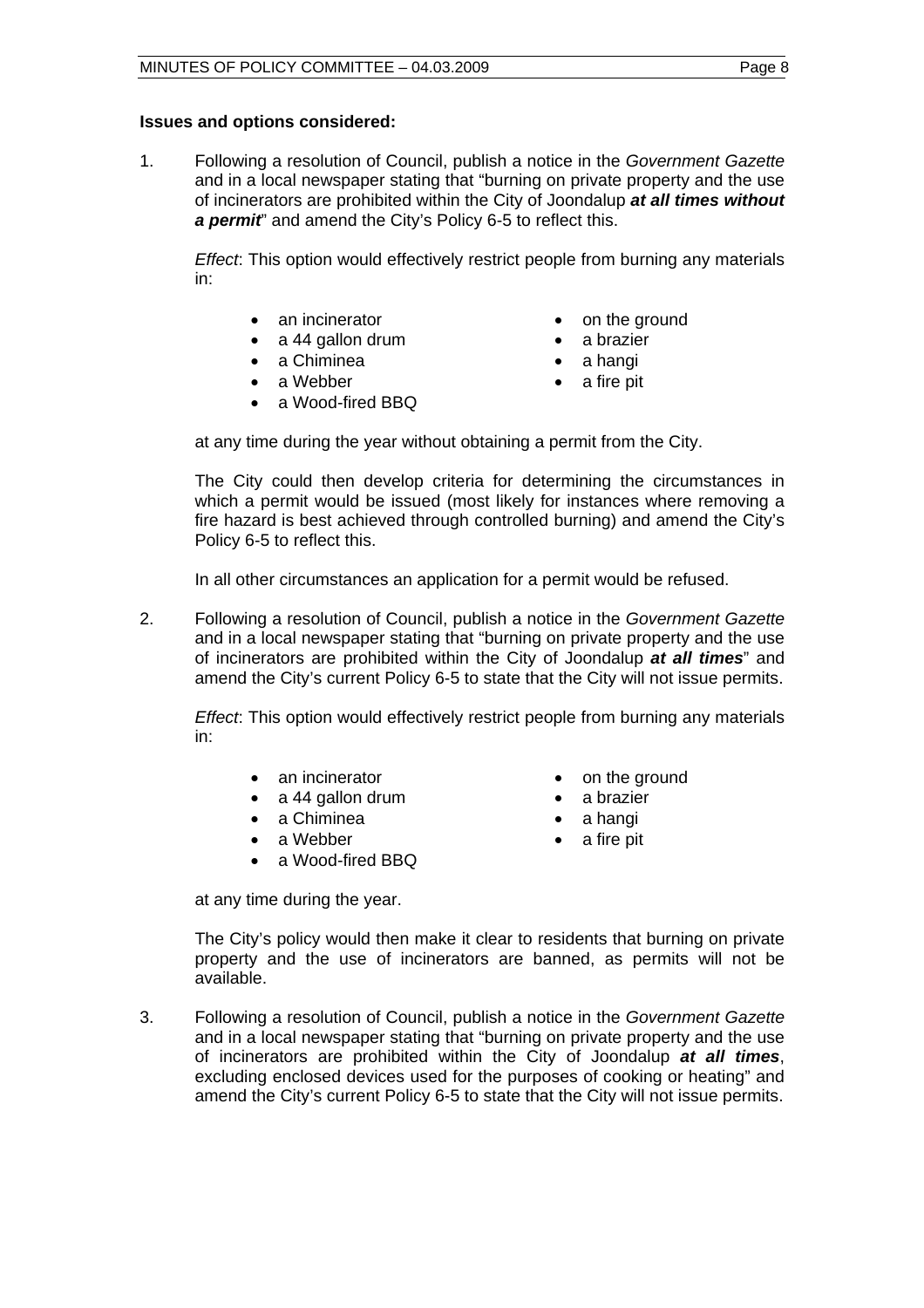*Effect*: This option would effectively restrict people from burning any materials in:

- 
- a 44 gallon drum a brazier
- a Wood-fired BBQ a hangi
- a fire pit
- an incinerator **•** on the ground
	-
	-

at any time during the year.

 Excluding "enclosed devices used for the purposes of cooking or heating" will ensure that wood-fired pizza ovens, potbelly stoves, webbers, hangis and chimineas are not captured by a blanket ban.

 It is the City's view that from a public health perspective, the greatest concern comes from smoke emissions created by burning green waste and rubbish. Excluding enclosed cooking and heating devices reflects this view and ensures that processes and apparatus, that do not pose a fire hazard risk, are also excluded.

4. Introduce a local law under the general powers provisions of the *Local Government Act 1995,* to ban specific materials from being burnt and to ban specific processes for burning on private property, as determined by Elected Members.

*Effect*: This option would enable Council to specify the materials and burning processes to be banned, however, legal advice would need to be obtained to ensure that no inconsistencies exist between provisions in the local law and other legislation.

In addition, it should be noted that the process for introducing a local law is often long and expensive and is best avoided if other effective options are also available.

5. Amend the City's *Health Local Laws 1999* to prohibit the burning of rubbish on the ground or in an incinerator.

*Effect*: This option has been pursued by the City of Rockingham; however, it is not very effective as the prohibition only captures a limited number of materials and does not extend to green waste.

 Additionally, the new *Health Bill* has omitted the nuisance provisions and as such, the City's Health Local Laws will require a major review in the next 12 to 18 months and may not be able to capture offences relating to smoke emissions.

6. Do nothing.

*Effect:* This option would enable City Officers to issue permits for residents to burn garden refuse, rubbish or bush on the ground or in an incinerator during prohibited or restricted burning periods in accordance with the City's Policy and the Act.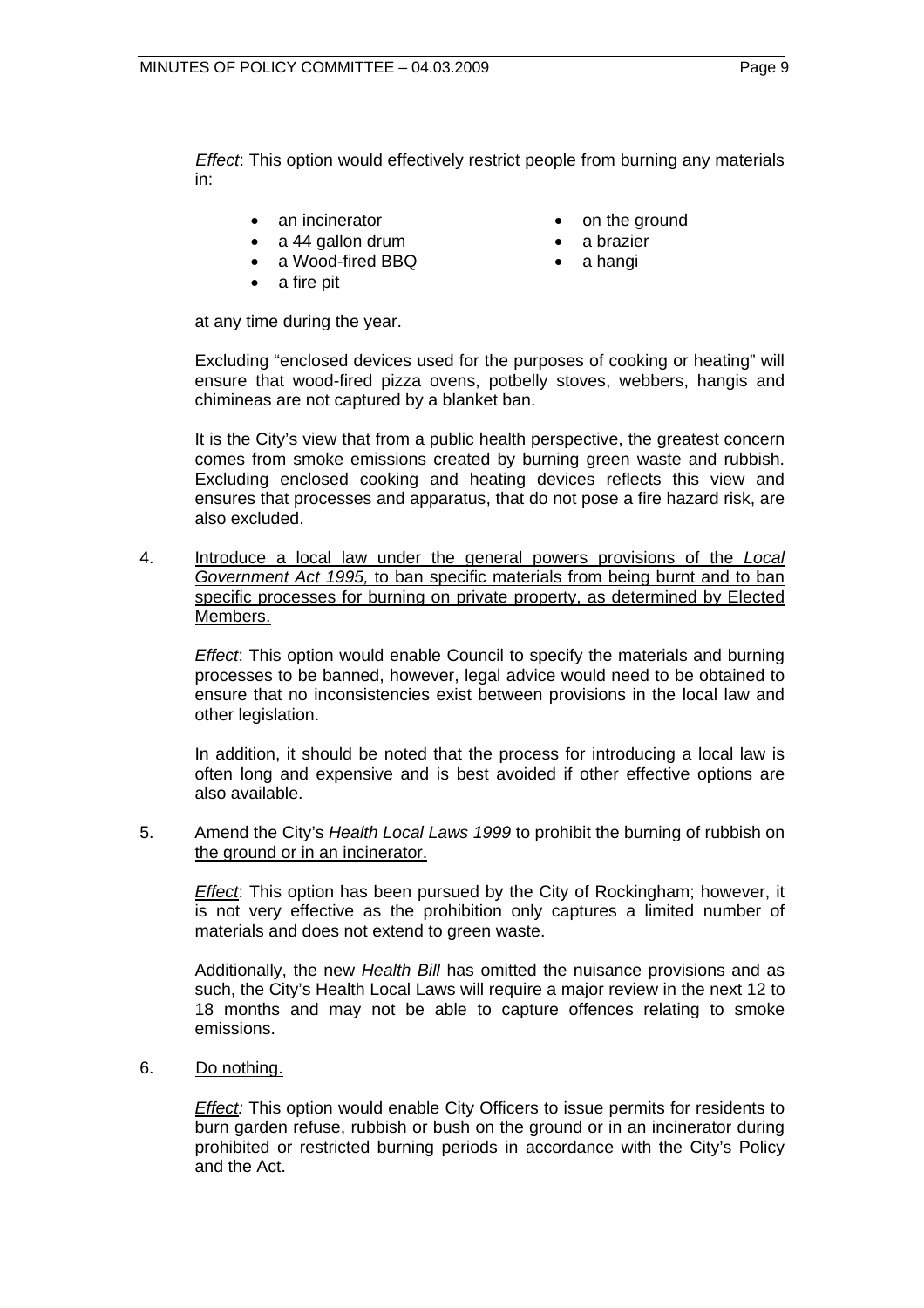Outside of limited burning periods, permits would not be required to burn materials in on private property.

#### **Link to Strategic Plan:**

Not applicable.

#### **Legislation – Statutory Provisions:**

Relevant legislation includes:

- *Local Government Act 1995*
- *Bush Fires Act 1954*
- *Health Act 1911*
- *Bush Fire Prevention and Control Local Law 1998*
- *Health Local Laws 1999*

#### **Risk Management considerations:**

There is a risk that instituting a complete fire ban may seem unreasonable to residents who are undertaking all necessary precautions to ensure that fires on private property are contained. Limiting reasonable acts within a controlled environment on private land may appear to some residents as an unwarranted overregulation on behalf of the City.

#### **Financial/Budget Implications:**

Should option 4 be adopted and a local law is pursued, the cost of instituting a blanket ban significantly increases. Consultation processes required under section 3.12 of the *Local Government Act 1995* cost a minimum of \$2,000 to undertake. The cost of obtaining legal advice would also need to be factored into this option.

#### **Policy implications:**

Should options 1, 2, 3 or 4 be adopted, the City's Policy 6-5 will require amending to reflect the elements of the option pursued.

#### **Regional Significance:**

Not applicable.

#### **Sustainability implications:**

Not applicable.

#### **Consultation:**

Not applicable.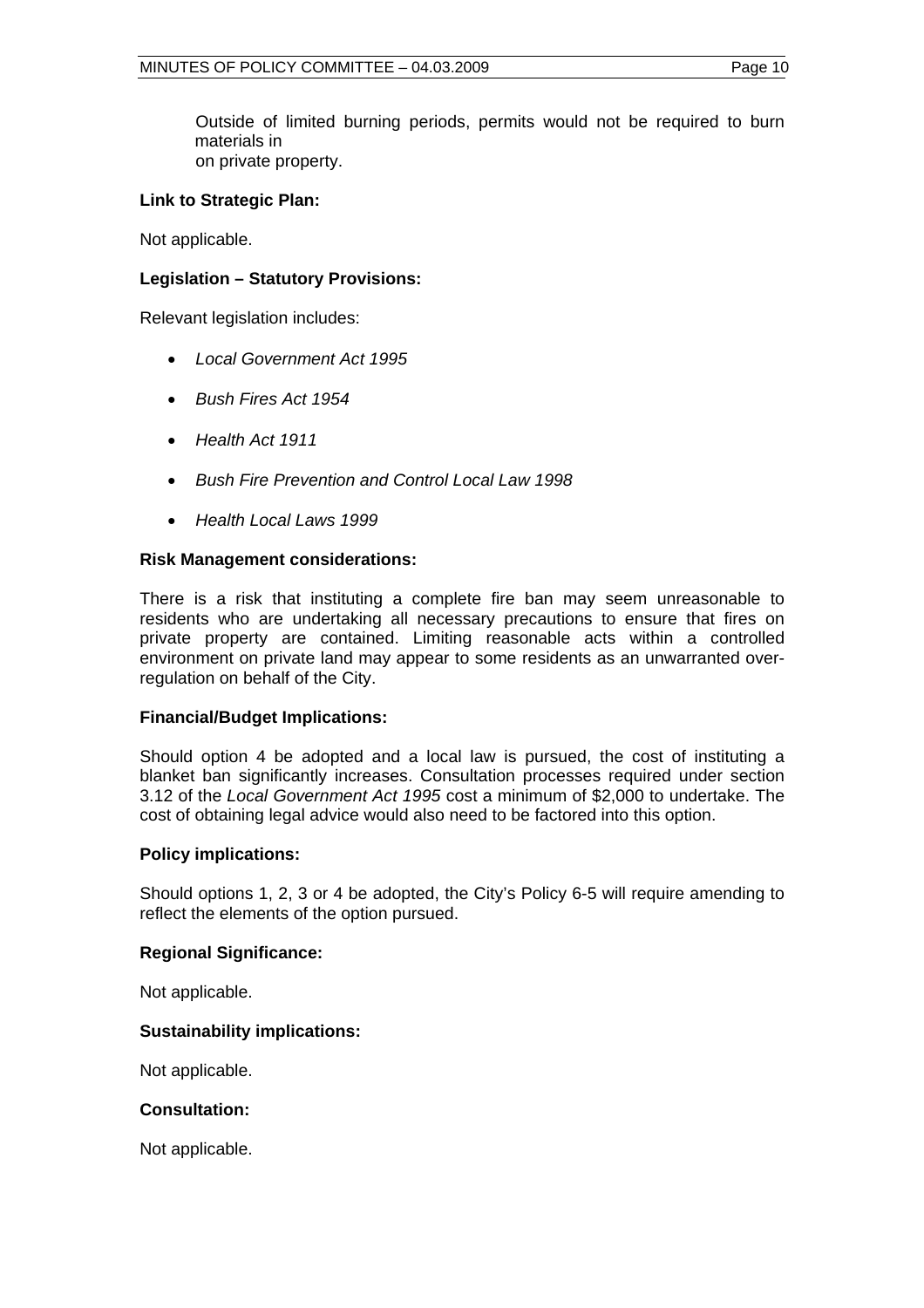#### **COMMENT**

The City still maintains its position that instituting a blanket ban for burning on private property may be of some merit to residents from both a safety and public health perspective. However, the ban should be for the purposes of restricting potential fire hazards and smoke created from burning green waste and rubbish only.

#### **ATTACHMENTS**

Nil.

#### **VOTING REQUIREMENTS**

Simple Majority.

**MOVED Cr Hollywood, SECONDED Mayor Pickard that the Policy Committee RECOMMENDS that Council ADOPTS Option 3, namely agreeing to publish a notice in the** *Government Gazette* **and in the local newspaper stating that "burning on private property and the use of incinerators are prohibited within the City of Joondalup at all times, excluding enclosed devices used for the purposes of cooking or heating" and amend the City's current Policy 6-5 to state that the City will not issue permits.** 

#### **Lapse of quorum**

*Mayor Pickard left the Room at 1908 hrs.* At this point, a quorum was not present.

The following members were present in the Room:

Cr Hollywood Cr Macdonald Cr Norman

*Cr Young entered the Room at 1909 hrs.* With the presence of a quorum, the meeting resumed.

*Mayor Pickard entered the Room at 1910 hrs.* 

Discussion ensued

**MOVED Cr Young, SECONDED Cr Norman that the Policy Committee AGREES to withdraw the above motion.** 

#### **The Motion was Put and CARRIED (5/0) CARRIED (5/0)**

**In favour of the Motion:** Crs Hollywood, Macdonald, Norman, Young and Mayor Pickard

**MOVED Mayor Pickard, SECONDED Cr Hollywood that the Policy Committee RECOMMENDS to the Council that a paper on the "Burning Ban on Private Properties" be advertised for public comment and a report be submitted back to the Policy Committee for consideration.** 

#### The Motion was Put and **CARRIED** (3/2)

**In favour of the Motion:** Crs Hollywood, Macdonald, and Mayor Pickard **Against the Motion:** Crs Norman and Young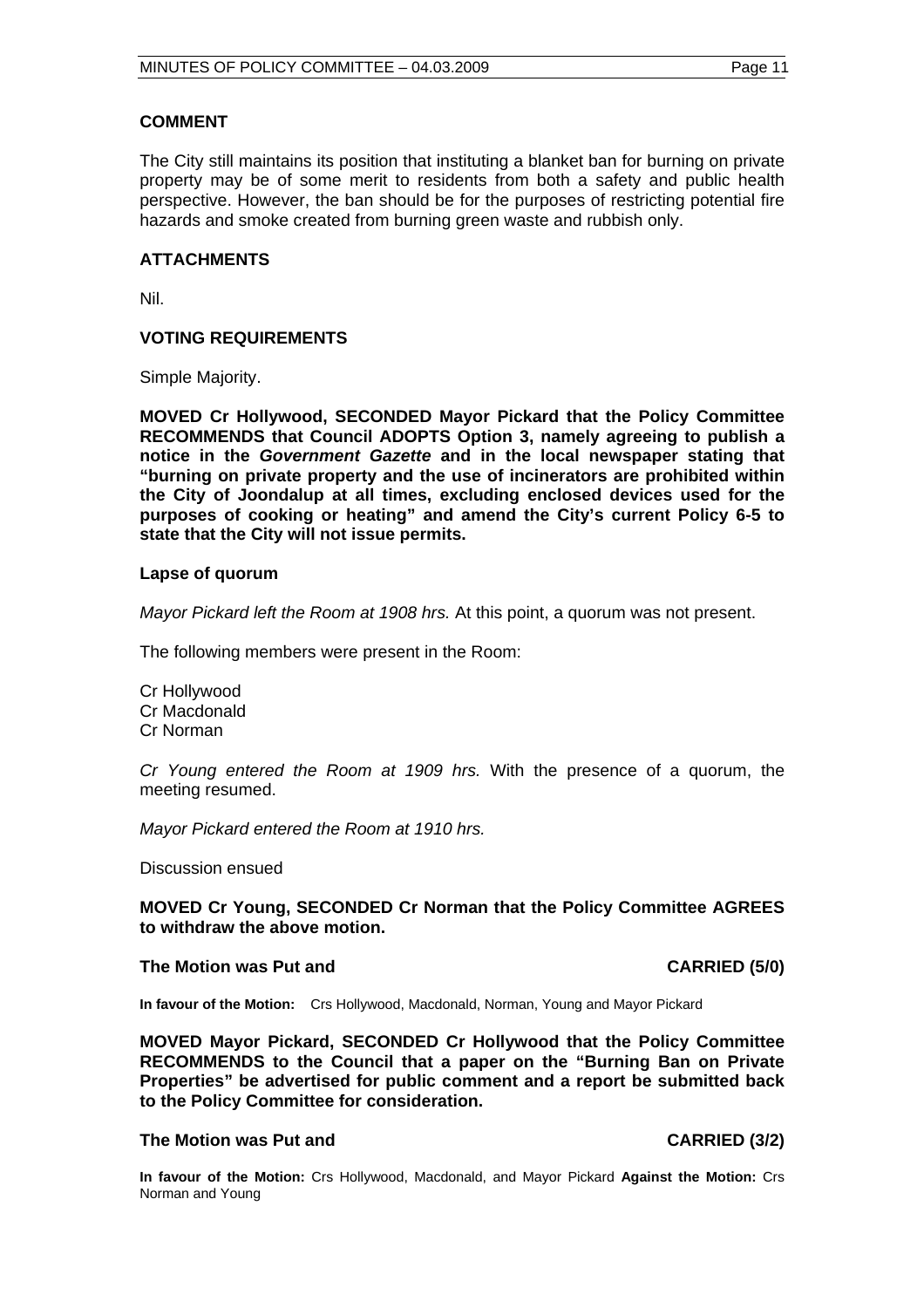# **ITEM 2 TRADESMAN'S TEMPORARY PARKING PERMITS – [57618]**

**WARD:** All

**RESPONSIBLE** Mr Mike Tidy **DIRECTOR:** Corporate Services

#### **PURPOSE**

To describe the arrangements in place to assist the construction industry with site access and parking in the Joondalup City Centre during building construction and to consider temporary tradesman's parking permits.

#### **EXECUTIVE SUMMARY**

The existing protocols and procedures for Construction Site Parking and Hoarding Licences have been reviewed and updated to reflect the introduction of paid parking. The revisions have been approved by the Chief Executive Officer.

The protocols and procedures allow for the storage of construction materials and the loading and unloading of people, plant and equipment. It is felt that these arrangements provide adequate support for temporary parking by trades' people.

 *This report recommends that the Policy Committee NOTES that:* 

- *1. the City has protocols in place for Hoarding License and Construction Site Parking Permits to manage the parking, verge, footpath and site access issues associated with construction and work sites.*
- *2. the Hoarding License and Construction Site Parking Permit protocols do not provide for parking permits, reserved or exclusive access to parking for the general parking requirements of individual workers and trades people working on work sites.*

#### **BACKGROUND**

A report to the Policy Committee was requested by Council at its September 2008 meeting (refer CJ199-09/08) on "the provision of temporary parking permits to tradespersons" to use while working on developments within the Joondalup City Centre.

The introduction of paid parking in the City Centre could potentially provide impediments to organisations or individuals involved in constructing or maintaining buildings. The management of these arrangements is through the Hoarding Licence and Construction Site Parking Permit protocols. These have been revised and those revisions approved by the Chief Executive.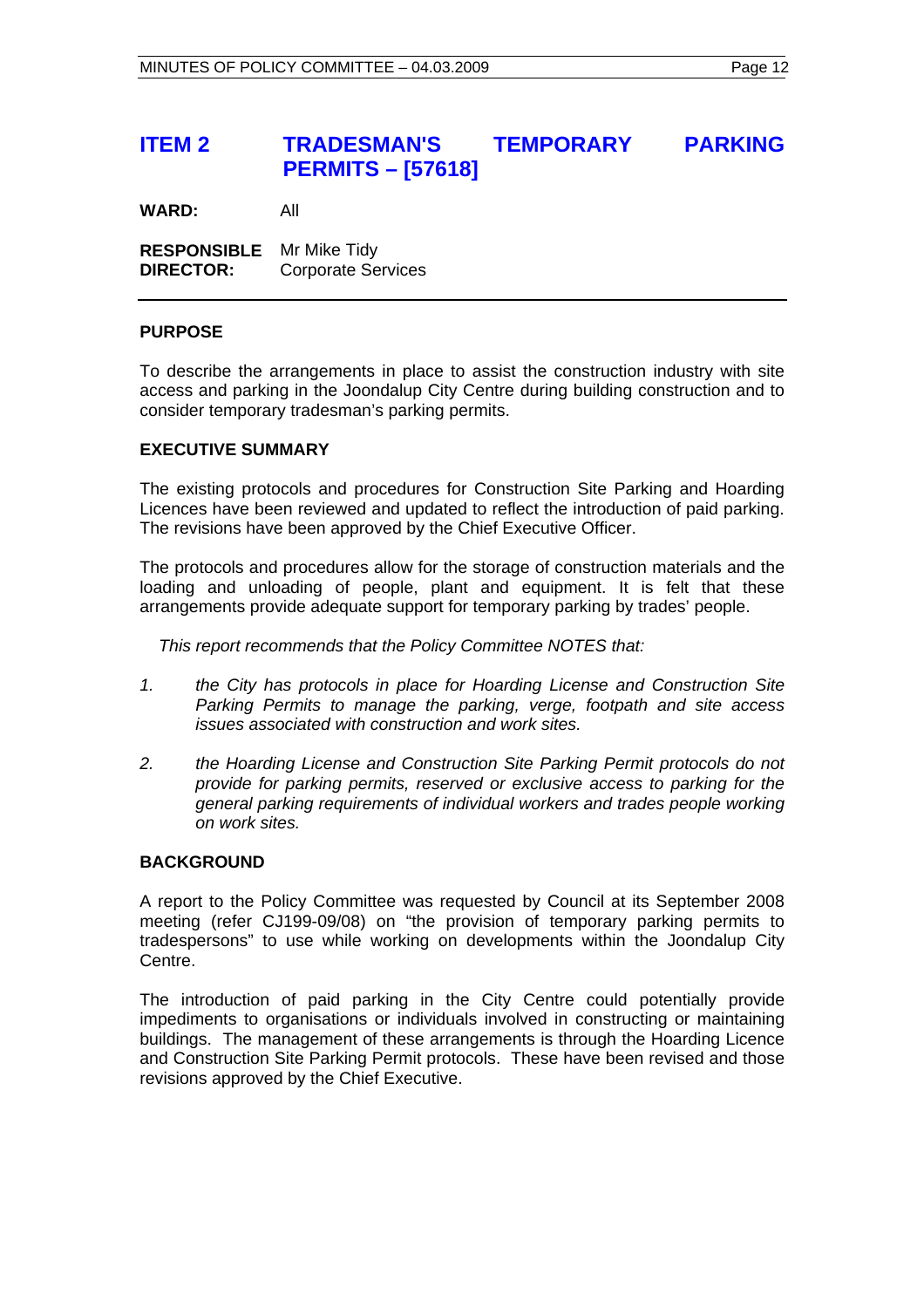#### **DETAILS**

#### **Issues and options considered:**

#### Issues

There are two issues associated with construction sites and sites undergoing extensive renovation and maintenance.

The first is the normal construction requirements of machinery and equipment, materials delivery and storage, loading and unloading etc. These issues have impacts on the use and access to parking bays, verges and footpaths either temporarily or for the duration of the works. There are also significant safety issues for pedestrians and motorists.

It is accepted that these issues are a normal part of construction activity and in a developing City Centre there need to be arrangements in place that assist the works to progress but at the same time minimise disruption and ensure that the safe movement of pedestrians and motorists is not compromised.

The second relates to the parking needs of construction workers and tradespersons working on site. Again it is accepted that the temporary needs related to trade activities such as staff and equipment drop off and pick up etc is a normal part of the activity associated with a construction or work site. The issue of general vehicle parking while working on site, however, is a separate matter.

In essence the parking requirements generated by workers and tradespersons for general vehicle parking while engaged on work sites are no different to those of any other worker in the City Centre other than that the requirement is most likely short term. It is considered that it would not be equitable to offer concessional parking arrangements such as reserved or exclusive parking for use by workers and trades persons to meet general parking needs. They should avail themselves of the same parking opportunities as other workers in the City Centre.

It is acknowledged that for some trades ready access to equipment, tools and materials stored in a vehicle may be necessary, however, in these instances it is considered that the onus is on the developer/builder to provide that access on site.

The revised Construction Site Parking Permit and Hoarding License application process has addressed these issues and provides an effective means for workers and trades' people working on sites with valid building approvals to:

- secure the use of portions of the road reserve to access work sites,
- where it is considered appropriate in some circumstances to set aside parking bays on the street, or portions of pavement to assist in the construction, development or remediation of buildings to ensure the work location is kept as safe as possible for pedestrians, motorists and site workers,
- permit loading and unloading of equipment and materials,
- permit the storage of equipment and materials during the life of the construction work,
- permit access for use by heavy lifting equipment or specialised equipment such as concrete pourers,
- permit use by individual trades people to load and unload their own equipment before parking their vehicles in ordinary parking bays around the construction site.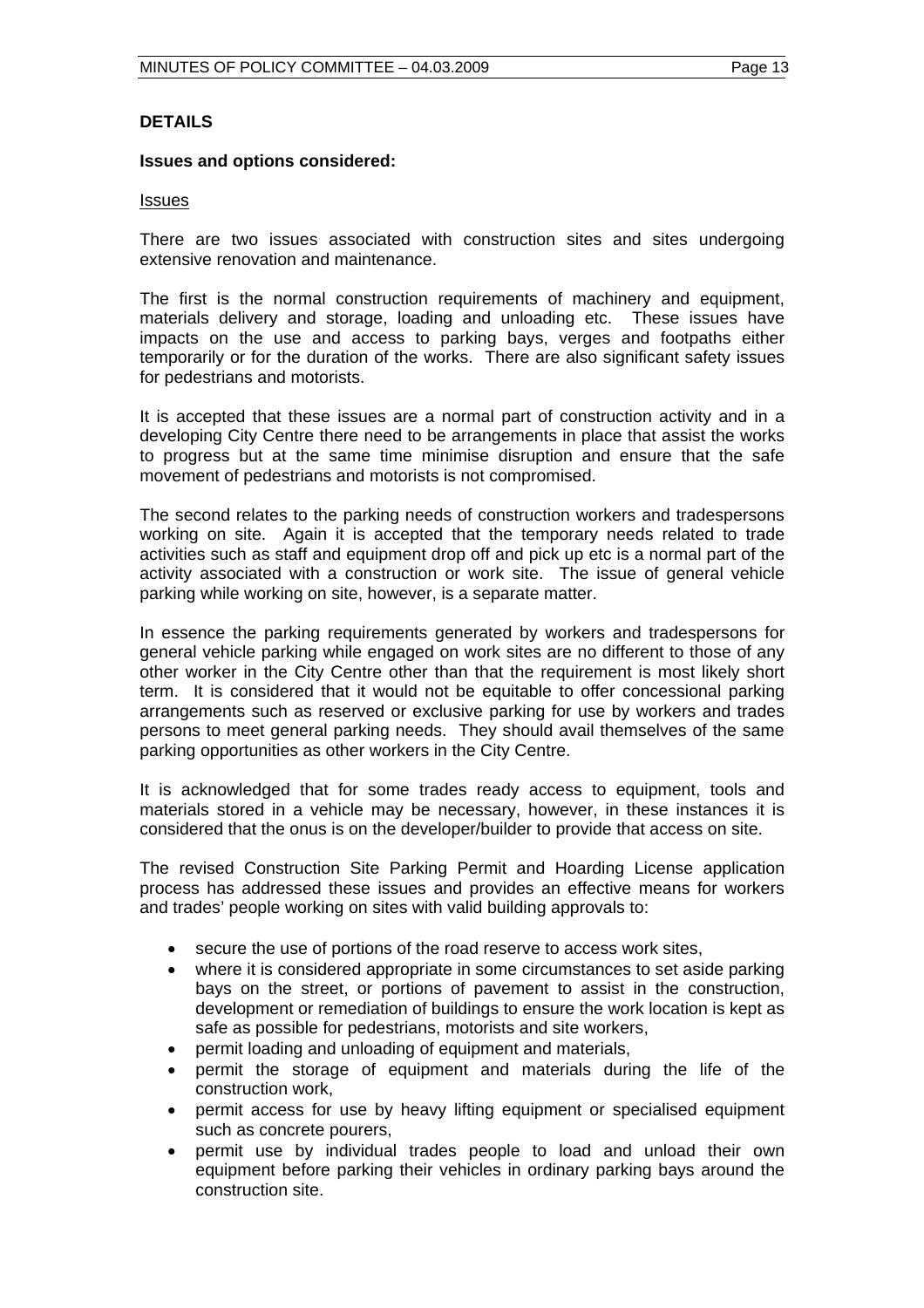The processes do not provide for individual trades people to have access to reserved, or exclusive permanent parking under a permit system for the duration of the works. It is the responsibility of the developer/builder to provide sufficient parking for workers and trades' people on the site if this is considered necessary.

#### Other Local Governments

Most Local Governments have hoarding and construction licence provisions and they are generally very similar to the City of Joondalup. These Local Governments make no special provision for trades people.

Some Local Governments have considered the option of temporary permits. There are a number of approaches such as those outlined below.

- The City of Melville allows permits to be purchased on a daily or  $\frac{1}{2}$  daily basis, for the same calculated fee as the paid parking bay would normally require but usable in time limited areas; i.e. a permit can be purchased for all day parking in a 1 hour zone. The current all day fee is \$6. Bays may not be set aside and there are no guarantees that a bay will be available when the vehicle comes to park
- The City of Subiaco has no current provisions in place but are reviewing a proposal for a "commercial" permit which has a \$10 daily fee but parking meter charges will apply on top of the permit fee and bays will not be set aside
- The City of Fremantle offers street parking permits at \$14 per bay per day. There is no guarantee a bay will be available and bays are not set aside.
- The City of Perth provides bay hire for any purpose outside the CBD. The fee is \$54 per bay per day. Bays may not be set aside in the CDB as it disadvantages regular users.

These are all variations on a similar theme but essentially they provide no financial concessions nor any exclusive or reserved use of parking. The saving to the permit holder is that in some cases, it is not necessary to have the money or credit card to feed a parking meter. There are overheads to managing these arrangements and it is felt that requiring workers and trades' people to use the normal parking arrangements available to City Centre workers generally is not a significant impost.

#### **Link to Strategic Plan:**

Objective 1.3: To lead and manage the City effectively.

#### **Legislation – Statutory Provisions:**

The processes are developed under the provisions of the Local Government Act 1995 and the Local Government (Miscellaneous Provisions) Act 1960

#### **Risk Management considerations:**

Unregulated access to construction sites for equipment and materials has the potential to cause injury to workers or passers by. These processes ensure the work location is kept as safe as possible for pedestrians, motorists and site workers.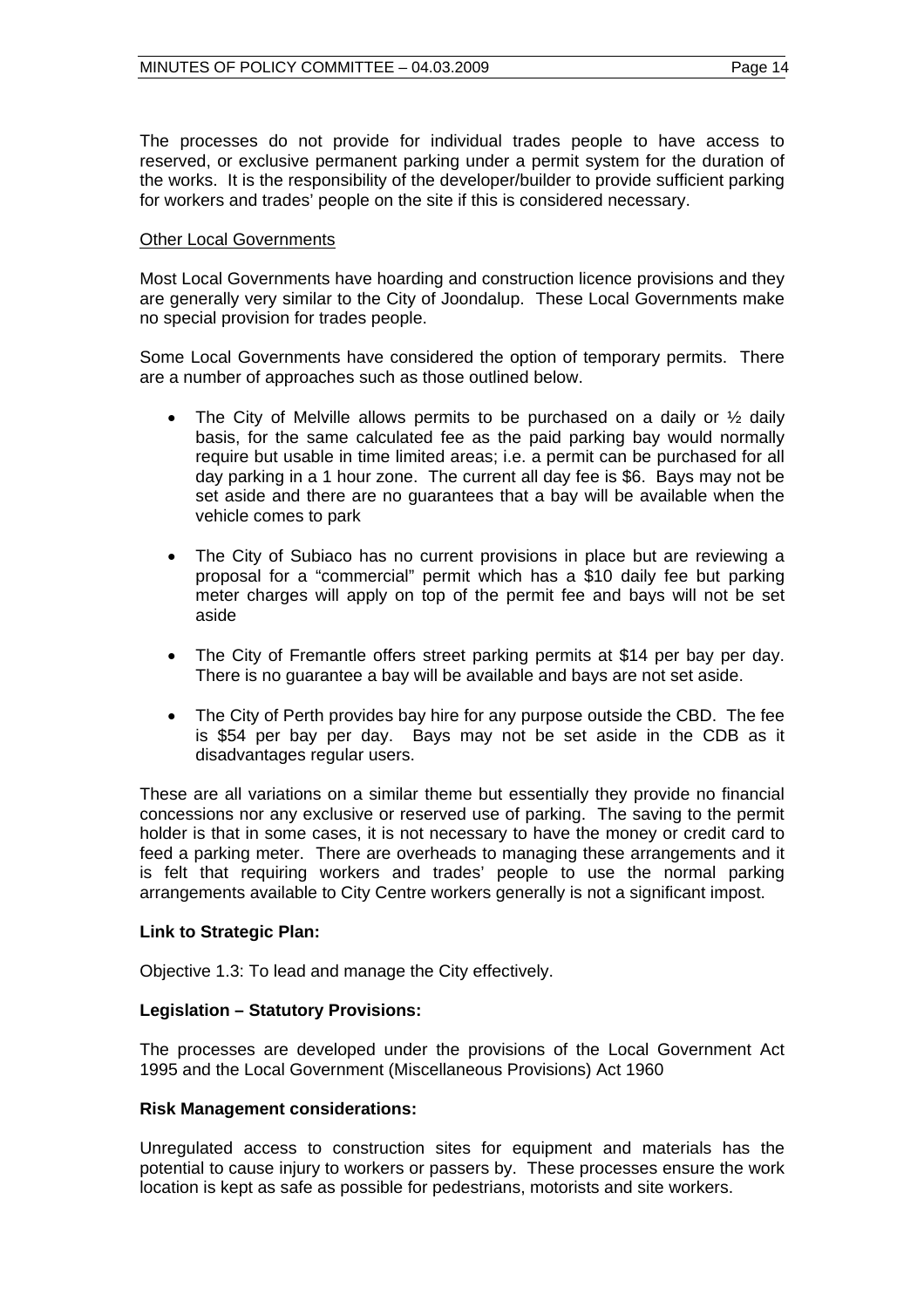#### **Financial/Budget Implications:**

The hoarding licence fee in the current fees and charges manual has been set at \$1 per square metre per month or part month. Construction site parking which provides exclusive use of parking bays between agreed times is charged at the following rates.

#### **Monday to Saturday Parking Bay – Exclusive Use Fee**

| <b>Basis of Cost</b>            | Fee     | <b>GST</b> | <b>Total Fee</b> |
|---------------------------------|---------|------------|------------------|
| Works and private maintenance   |         |            |                  |
| (Short Term - 1-7 days)         |         |            |                  |
| Full day per bay/length of road | \$20.00 | \$2.00     | \$22.00          |
| Half day per bay/length of road | \$12.27 | \$1.23     | \$13.50          |
| Works and private maintenance   |         |            |                  |
| (Long Term – more than 7 days)  |         |            |                  |
| Full day per bay/length of road | \$15.45 | \$1.55     | \$17.00          |
| Half day per bay/length of road | \$8.18  | \$0.82     | \$9.00           |

The current fees and charges are believed to reflect a reasonable continuing financial return for the City whilst recognising the need for developers and maintenance organisations to access their work sites in an efficient way.

#### **Policy implications:**

There are no policy implications and there are already processes for the issuing of Hoarding Licences and Construction Site Parking permits which have been in operation for some time. These processes have been updated to reflect the impact of paid parking in the City Centre.

#### **Regional Significance:**

Not applicable

#### **Sustainability implications:**

Not applicable

#### **Consultation:**

Not applicable

#### **COMMENT**

Construction and major maintenance works in the City Centre have the potential to disrupt traffic, affect pedestrian access and block portions of foot paths and carriageways for extended periods. It is important to have arrangements in place which recognise the necessity of these disruptions but which minimise their impact.

The protocols provide for arrangements that take account of the need for specialised equipment movements, loading and unloading of equipment and the delivery of building materials. It is the responsibility of the developer/builder to provide sufficient parking for workers and trades' people on site if considered necessary, otherwise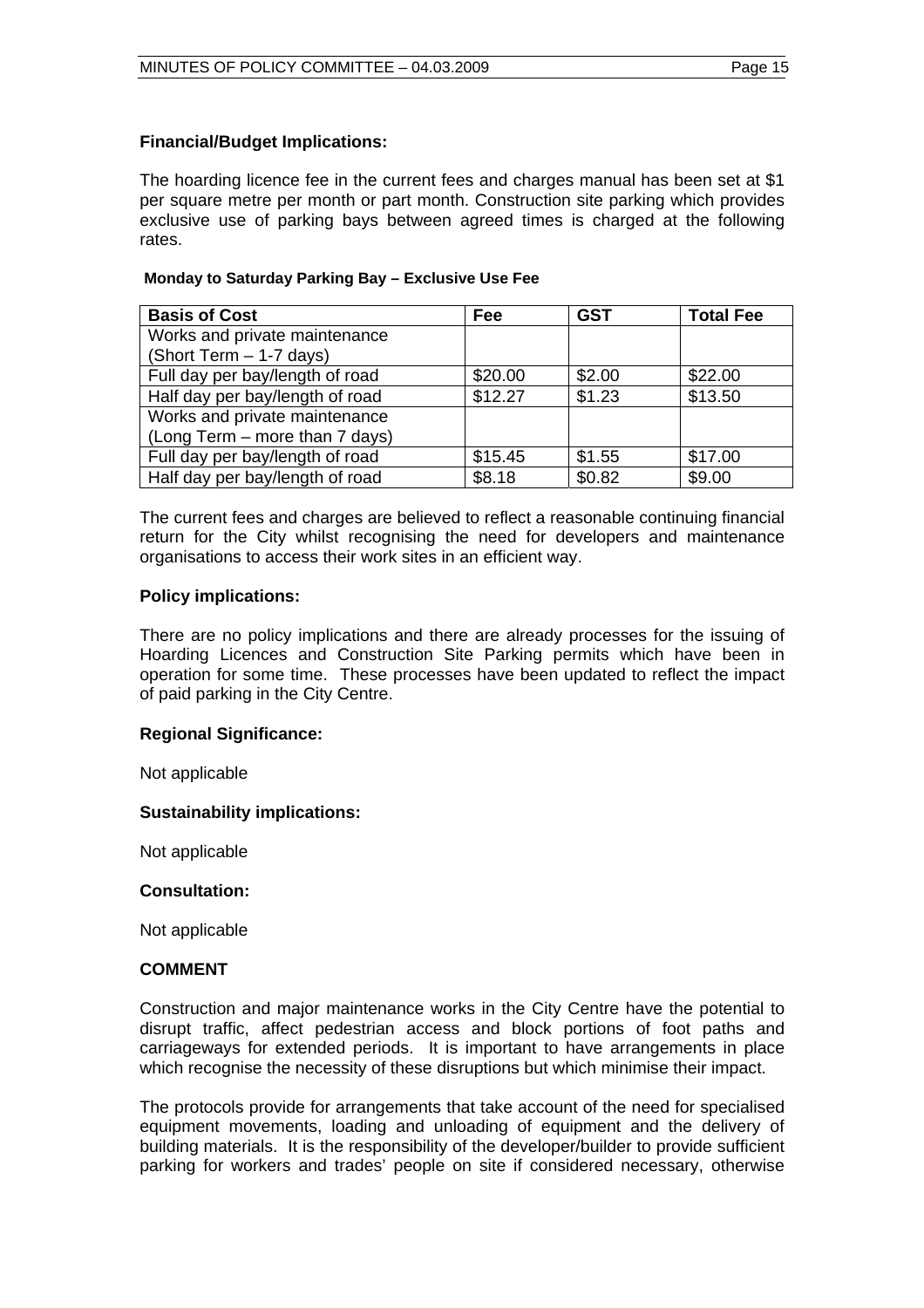workers and trades' people are to make their own arrangements using the available general parking bays in the area.

#### **ATTACHMENTS**

Nil

#### **VOTING REQUIREMENTS**

Simple majority

**MOVED Cr Young, SECONDED Cr Norman that the Policy Committee NOTES that:** 

- **1 the City has protocols in place for Hoarding License and Construction Site Parking Permits to manage the parking, verge, footpath and site access issues associated with construction and work sites;**
- **2 the Hoarding License and Construction Site Parking Permit protocols do not provide for parking permits, reserved or exclusive access to parking for the general parking requirements of individual workers and trades people working on work sites.**

*During discussion, the Chief Executive Officer left the Room at 1944 hrs and returned at 1946 hrs.* 

#### **The Motion was Put and CARRIED (3/2) CARRIED (3/2)**

**In favour of the Motion:** Crs Hollywood, Macdonald and Young **Against the Motion:** Mayor Pickard and Cr Norman,

# **ITEM 3 CONSIDERATION OF PUBLIC CONSULTATION FOR COMPLIANT COMMERCIAL DEVELOPMENT - [12950, 06094]**

**WARD:** All

**RESPONSIBLE** Mr Clayton Higham **DIRECTOR:** Planning and Community Development

#### **PURPOSE/ EXECUTIVE SUMMARY**

To provide Policy Committee with options for the development of a policy to guide the advertising or notification of proposed commercial development that adjoins residential zones, where the development is compliant and would not otherwise require public consultation.

#### **BACKGROUND**

Council, at the Meeting held on 25 November 2008 made the request for *"…a report from the Chief Executive Officer on developing a policy that will enable the owner/s of property adjacent to a proposed commercial development to be informed of that*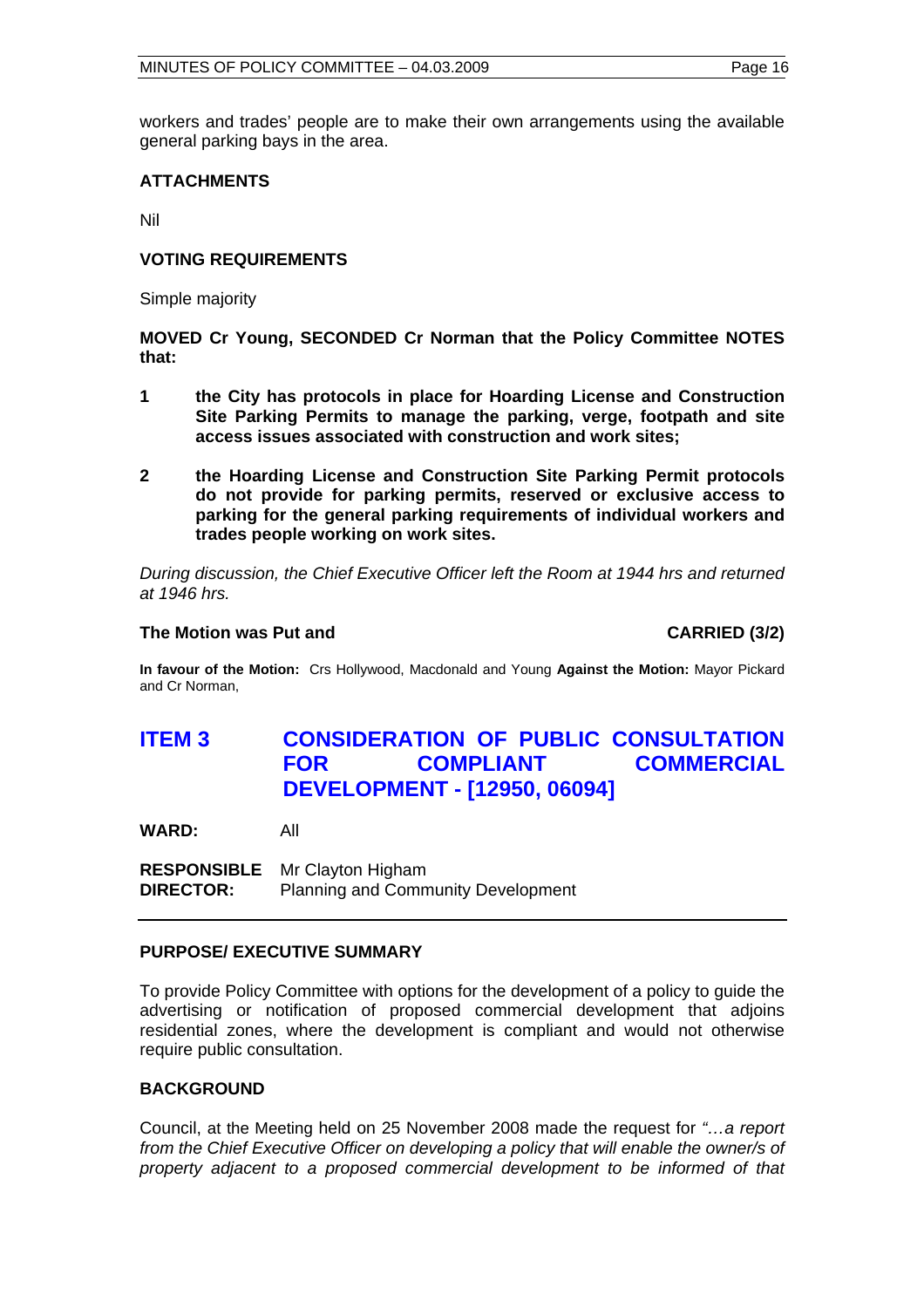*development even when the proposed development is a "P" use pursuant to District Planning Scheme 2."* 

Within the City there are many areas where the Residential Zone abuts a Mixed Use, Business, Commercial or Service Industrial Zone. In these locations, residents may be adjacent to commercial development that complies with the Scheme provisions but is considerably different to the surrounding residential development. However, residents in these locations must expect that non-residential development will occur there as they abut a 'non-residential' zone.

Development applications on commercial sites which are a "P" use, that is a permitted use under DPS2, can be approved under delegated authority where there are no variations to the standards or there is no issue with the nature of the land uses proposed, and potential impacts or variance from what might reasonably be contemplated.

Where the above situation occurs, there is no obligation under DPS2 to consult with adjacent land owners.

Direction has therefore been given to develop a policy so that the owners of land adjacent to commercial sites that are being developed are informed about developments even if that development is a "P" use pursuant to DPS2. This report explores the options and principles that will guide the development of this Policy.

#### **DETAILS**

#### Current process for the advertising of development applications

The Scheme outlines the necessary process for the advertising of development applications (clause 6.7) based on the land use permissibility being "A" (uses that are not permitted unless the Council gives approval and has been advertised for public comment) or "D" (uses that are discretionary, and not permitted without the Council's approval.). In addition, where a development application does not comply with any standard or requirement of the Scheme and the variation is likely to affect an adjoining property owner or the general locality, the application is also required to be advertised in accordance with clause 6.7.1.

Further to this, clause 6.4 of the Scheme states that "*The Council may if it so desires, before determining any application consult with any other statutory, public or planning commission and with any other party it deems fit*". Although the clause could be read as relating to authorities such as service agencies and public agencies, it is open to the Council to consider that public consultation might fall into this category, in the case of permitted development such as non-residential development adjoining the Residential Zone.

The main reasons to consult with neighbours or the wider community are:

- to provide an opportunity for members of the community to voice opinions, exercise their rights and be involved in the planning and development of their community;
- to strengthen the community's confidence in the 'Planning' processes carried out within the City;
- to assist the Council in making informed and responsive 'Planning' decisions; and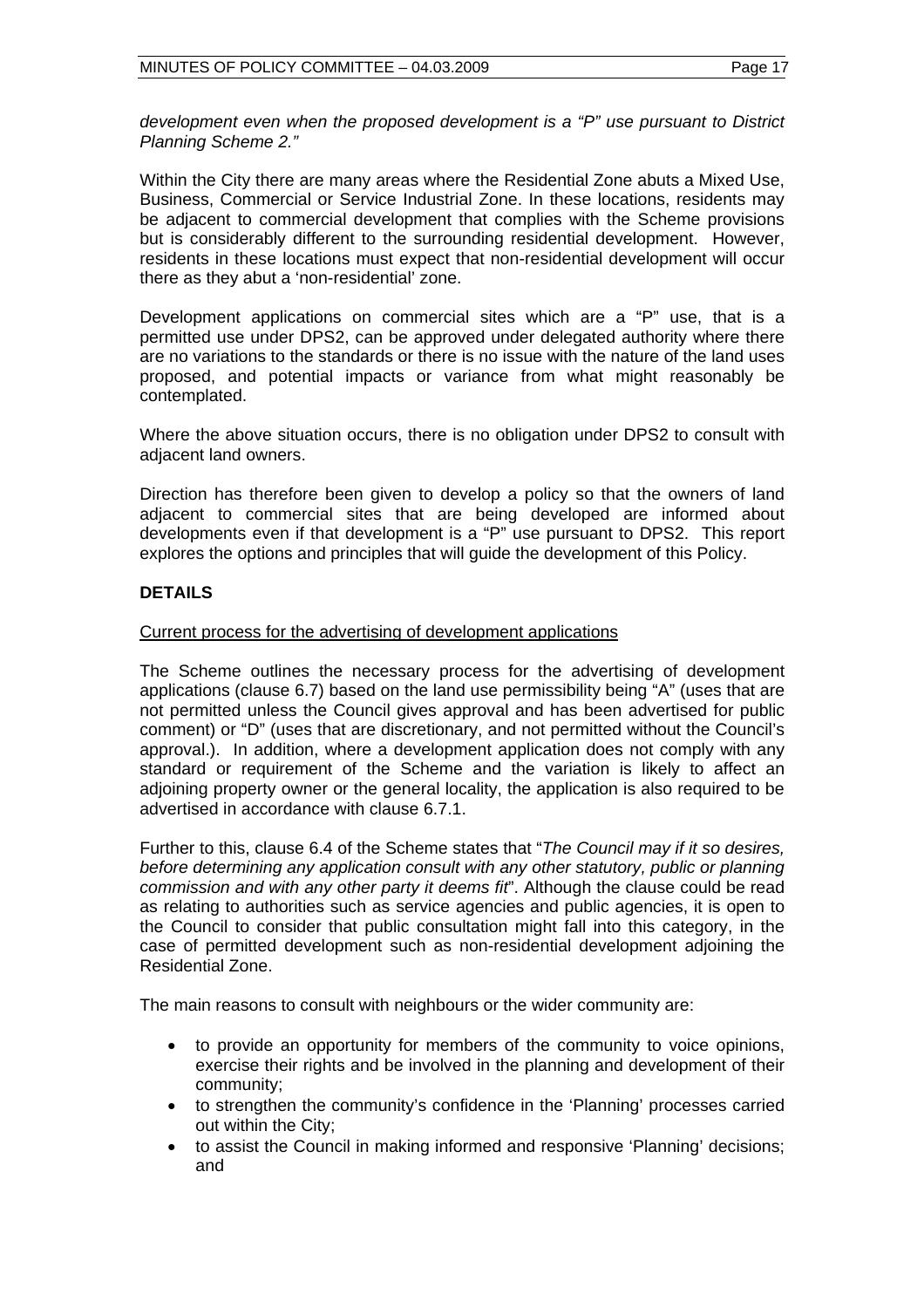• to demonstrate the transparency and accountability of the Council's 'Planning' processes.

#### **Issues and options considered:**

At present the Scheme does not require compliant permitted development to be advertised to adjoining property owners. Part 8 of the DPS2 allows the Council to make planning policies, about *"… any matter related to the planning and development of the Scheme area…"* and as such Council may wish to consider the development of a policy to extend the need for public advertising to encompass adjoining residential zoned land to instil greater public confidence and transparency in the planning process.

#### Option 1: Notify adjoining property owners of approved development

In the case of applications being advertised, there is a certain level of expectation that an interested party may influence the design or determination of a proposal. In fact, if the proposal conforms to the standards, the Council is (by law) obliged to approve it, in the form that it was submitted. As such, option 1 would entail the development of a policy that ensures notification of approved developments on land that is not zoned Residential but adjoins land zoned Residential. This process would be different to Clause 6.7 (public notice) of the Scheme, whereby this would be undertaken after a determination had been made.

For information purposes, Council will notify affected neighbours after planning approval has been granted on the basis the development is deemed to comply. Notification of the determination would avoid confusion whereby interested parties may have a false understanding that they may influence the decision for compliant development.

#### Option 2: Expand the extent to which advertising of development is required

The Council may wish to develop a policy to ensure owners of residential land are provided with the opportunity to comment on any commercial development application received on an adjoining property, where the proposed development is compliant and would not otherwise require advertising.

As previously mentioned this advertising process may instil a certain level of expectation that neighbours can influence the decision making process. The content of the advertising letters may lessen this expectation by making it known that the Council is not obliged to agree with, or uphold, every opinion expressed by neighbours, nor to incorporate all suggestions into its decision on a proposal. Council must also ensure that any irrelevant consideration raised through the advertising process does not influence their decision.

Full consideration would need to be given to any written comments received during the applicable advertising period. However, where an application complies with the provisions of the Scheme the Council is (by law) obliged to approve it and it would therefore be unreasonable to require modifications in response to any comments received.

It is also important to note that additional advertising requirements, whilst it may keep the community informed, would also delay the processing of the development application and would not add value to the planning process. In addition, there little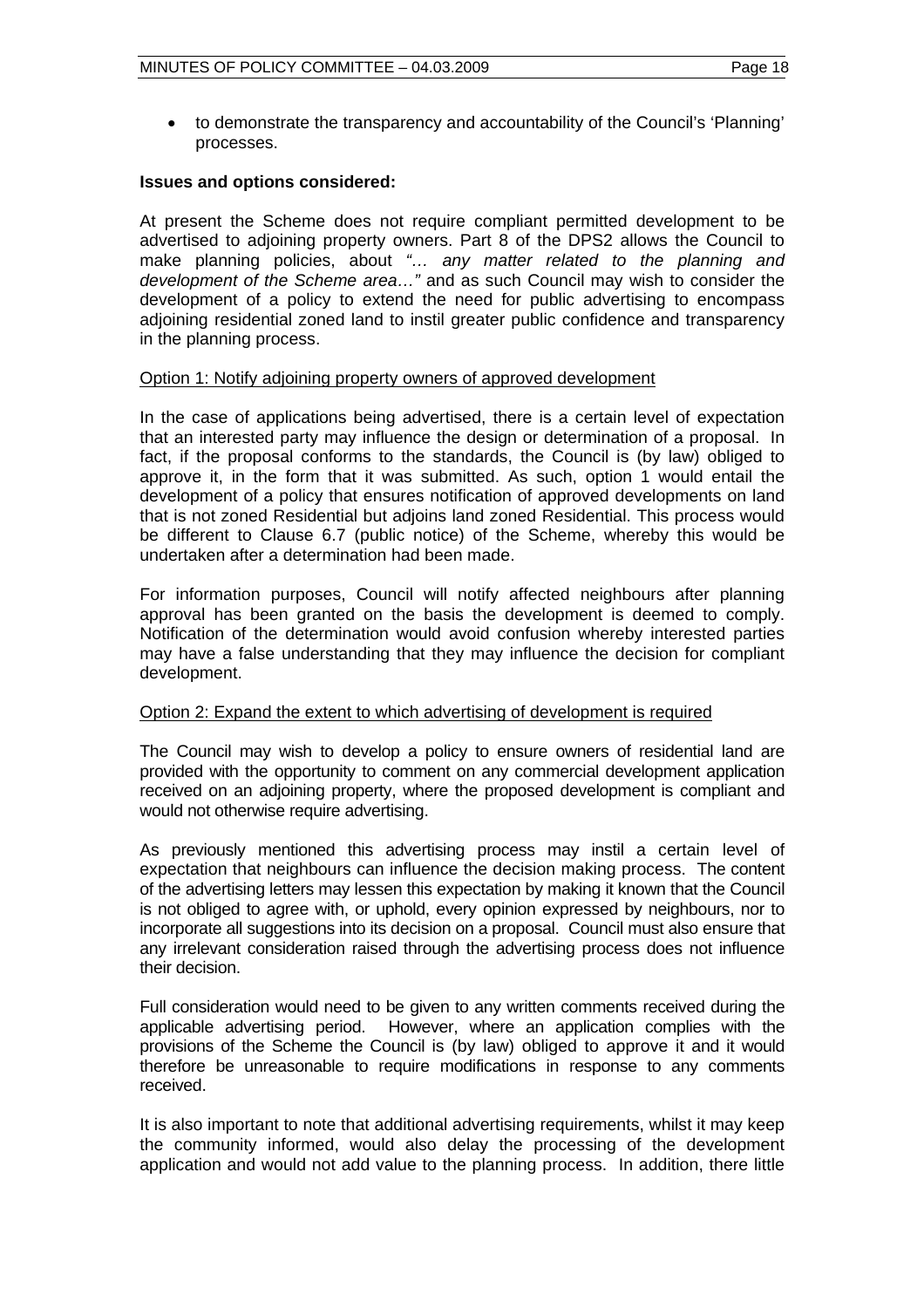scope for adjoining owners to make a valid comment in regard to fully compliant development.

It is therefore recommended that this option is not pursued.

#### **Link to Strategic Plan:**

The following objectives and strategies in the City's Strategic Plan 2008-2011 are applicable to this report.

- 1.1 Objective: To ensure that the processes of local governance are carried out in a manner that is ethical, transparent and accountable.
- 1.2 Objective: To engage proactively with the community.
- 3.1 Objective: To encourage the development of the Joondalup CBD.

#### **Legislation – Statutory Provisions:**

Clause 8.11 of the City of Joondalup's District Planning Scheme No 2 enables Council to prepare, amend and add to local planning policies that relate to any planning and development matter within the Scheme area.

#### **Risk Management considerations:**

The public consultation of compliant commercial development may result in the desire for all compliant development, whether residential, commercial, industrial or otherwise, to follow a similar process. This is not possible in all instances as a compliant single house development does not require a development application under DPS2 and as such would not be advertised.

The impact of a greater need for public consultation may result in delays when processing applications and that the public may be notified of proposals they can do nothing about.

#### **Financial/Budget Implications:**

Not Applicable.

#### **Policy implications:**

The Policy Committee may recommend the development of a policy as the result of this report.

#### **Regional Significance:**

Not Applicable.

#### **Sustainability implications:**

Not Applicable.

#### **Consultation:**

Not Applicable.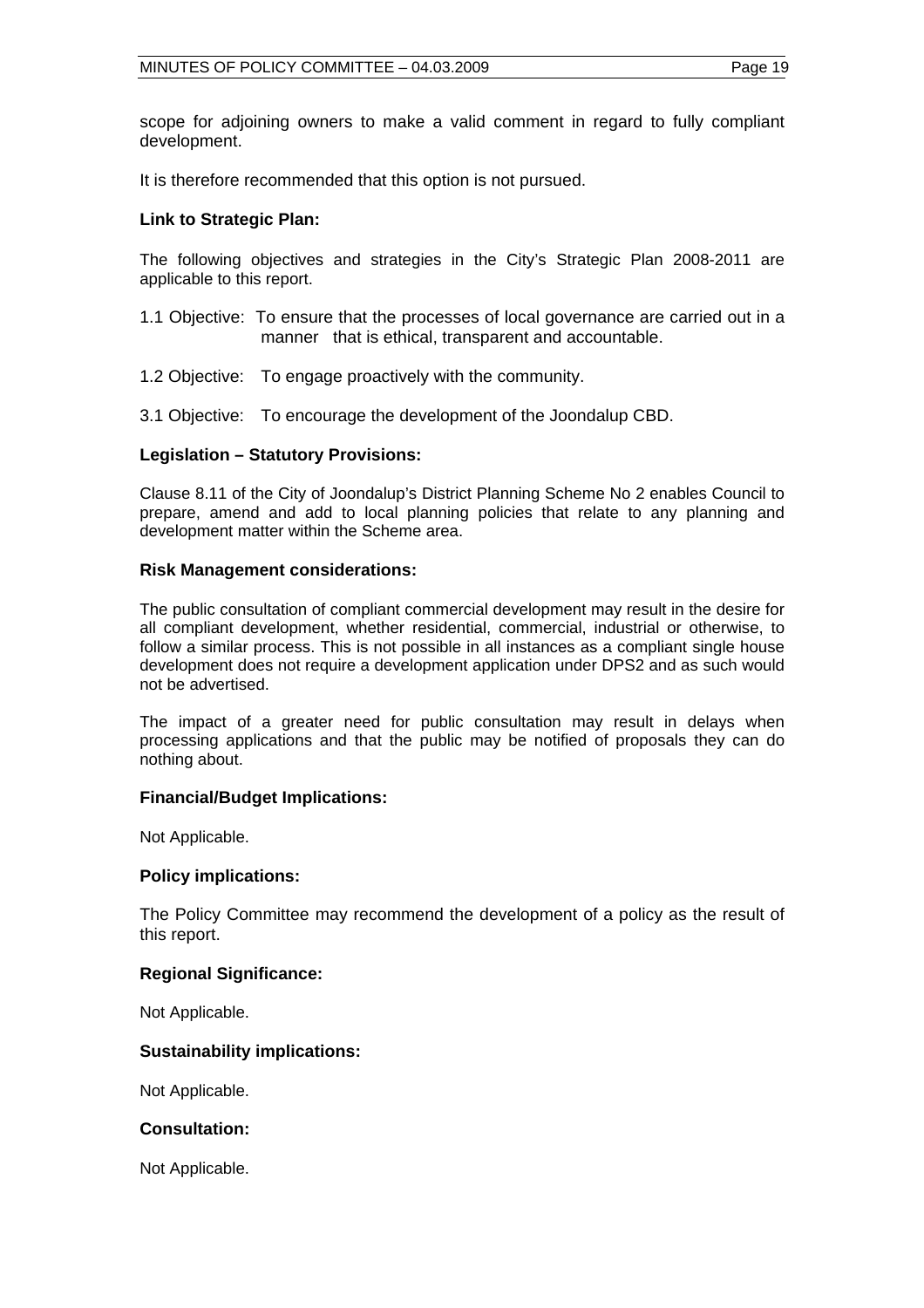#### **COMMENT**

As a result of the options explored in this report, it is recommended to the Policy Committee that a policy be developed to incorporate the principles of Option 1 whereby owners of land zoned Residential will be notified of any approved development on adjoining land zoned Mixed Use, Business, Commercial or Service Industrial Zone should public consultation not be otherwise required.

#### **ATTACHMENTS**

Nil.

#### **VOTING REQUIREMENTS**

Simple Majority

*Director Corporate Services left the Meeting at 2018 hrs.* 

**MOVED Mayor Pickard, SECONDED Cr Young that the Policy Committee RECOMMENDS that Council REQUESTS the preparation of a Policy in accordance with Option 1 of this Report, and presented to the Policy Committee for consideration.** 

Discussion ensued

#### The Motion was Put and **CARRIED** (5/0)

**In favour of the Motion:** Crs Hollywood, Macdonald, Norman, Young and Mayor Pickard

# **ITEM 4 COASTAL HEIGHT POLICY - STATUS REPORT – [24581]**

**WARD:** North, North-Central, Central, South-West and South

**RESPONSIBLE** Mr Clayton Higham **DIRECTOR:** Planning and Community Development

#### **Note:**

Following the Council meeting on 17 February 2009, contact was made with the office of the Minister for Planning and Infrastructure on the status of Scheme Amendment No 32. The Minister was asked whether he would be prepared to indicate his support for the amendment in its present form or, if not, to provide clarification on what he would be prepared to accept and what would be required of the Council to progress this.

#### **PURPOSE**

To provide background information on the request for a review of the Coastal Building Height Policy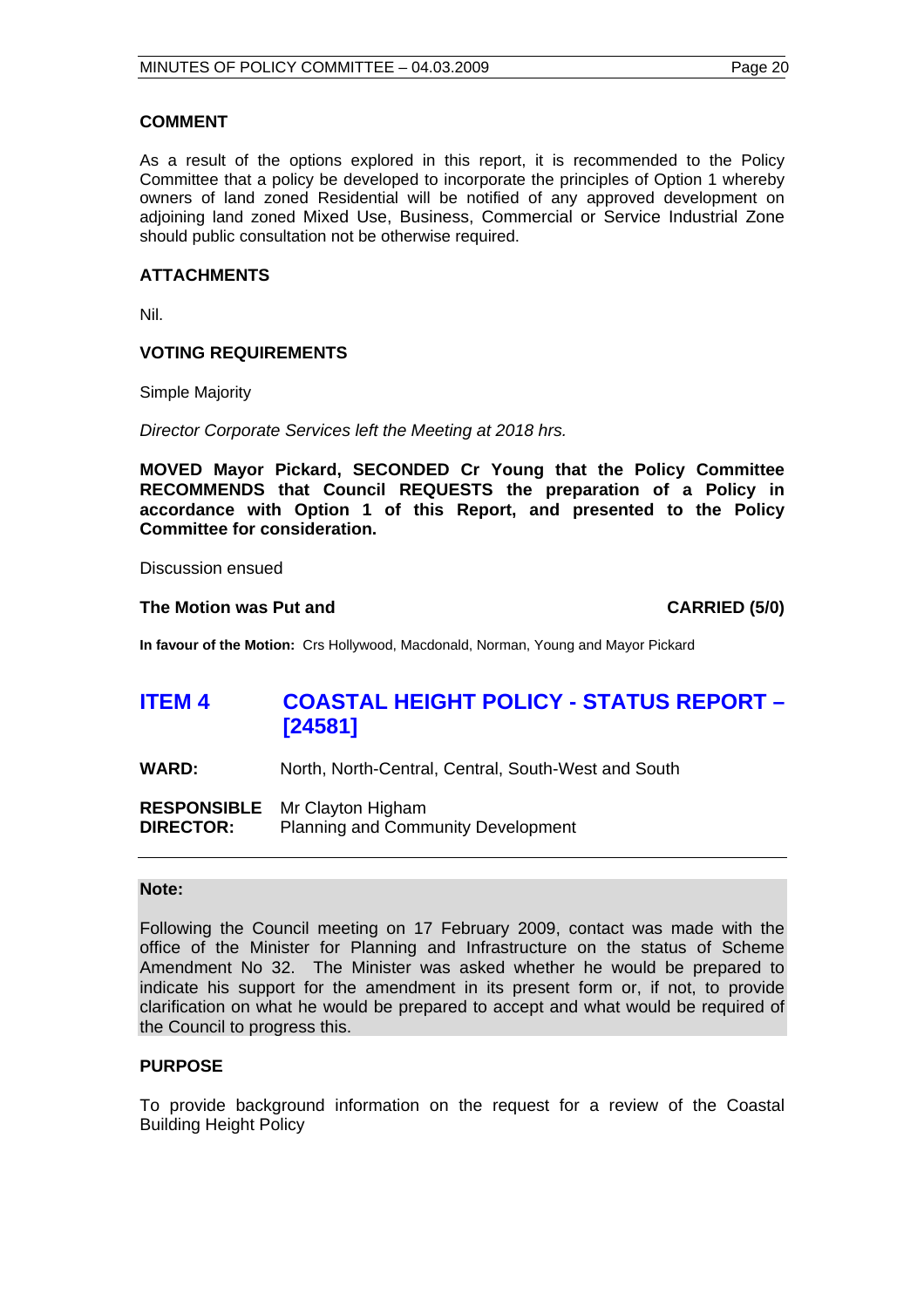#### **EXECUTIVE SUMMARY**

This report was initially considered by Council in December 2008, where it was deferred to the February 2009 meeting. At its meeting held on 17 February 2009, Council resolved to:

- defer a motion moved by Cr Corr and seconded by Cr Norman to the Council meeting to be held on 17 March 2009 for further consideration;
- refer the report to the Policy Committee for consideration.

Council adopted Policy 3-4 Height of Buildings within the Coastal Area (Non-The Policy provides a guideline for the consideration of the appropriate height of buildings along the coast.

Concurrently, Council sought to introduce an amendment to District Planning Scheme No. 2 (DPS2) to reflect the coastal height policy limit. The amendment has not been finalised and is awaiting the approval of the Minister.

Council recently approved a new auditorium for the Sacred Heart College. The auditorium projects above the 10 metre height limit established by the policy. The issue generated significant debate on the application of the policy.

Council has requested a review of the policy.

This report notes that

- 1. Council policy is established to assist with decision making;
- 2. Policies do not provide a mandatory control on issues;
- 3. Policies can be varied depending on merit and circumstance of related decisions; and
- 4. The making of a decision in variance of a policy does not invalidate the policy.

A high number of submissions were received endorsing the merit and content of Policy 3-4 prior to its adoption. Since that time there has been no indication that community sentiment in favour of the policy has wavered. On this basis, it is concluded that the policy is appropriate in its current form with one minor change. That is that there be consultation on any proposal which exceeds the policy.

#### **BACKGROUND**

At the Council meeting held on 2 September 2008, the following motion was carried:

*"That a report be presented to Council this year addressing the status of Policy 3-4 –Height of Buildings within Coastal Area (non-residential zones) and associated Scheme Amendments."* 

At the Council meeting held on 17 February 2009, the following motions were carried:

*"That the following Motion BE DEFERRED to the next Council meeting to be held on 17 March 2009:*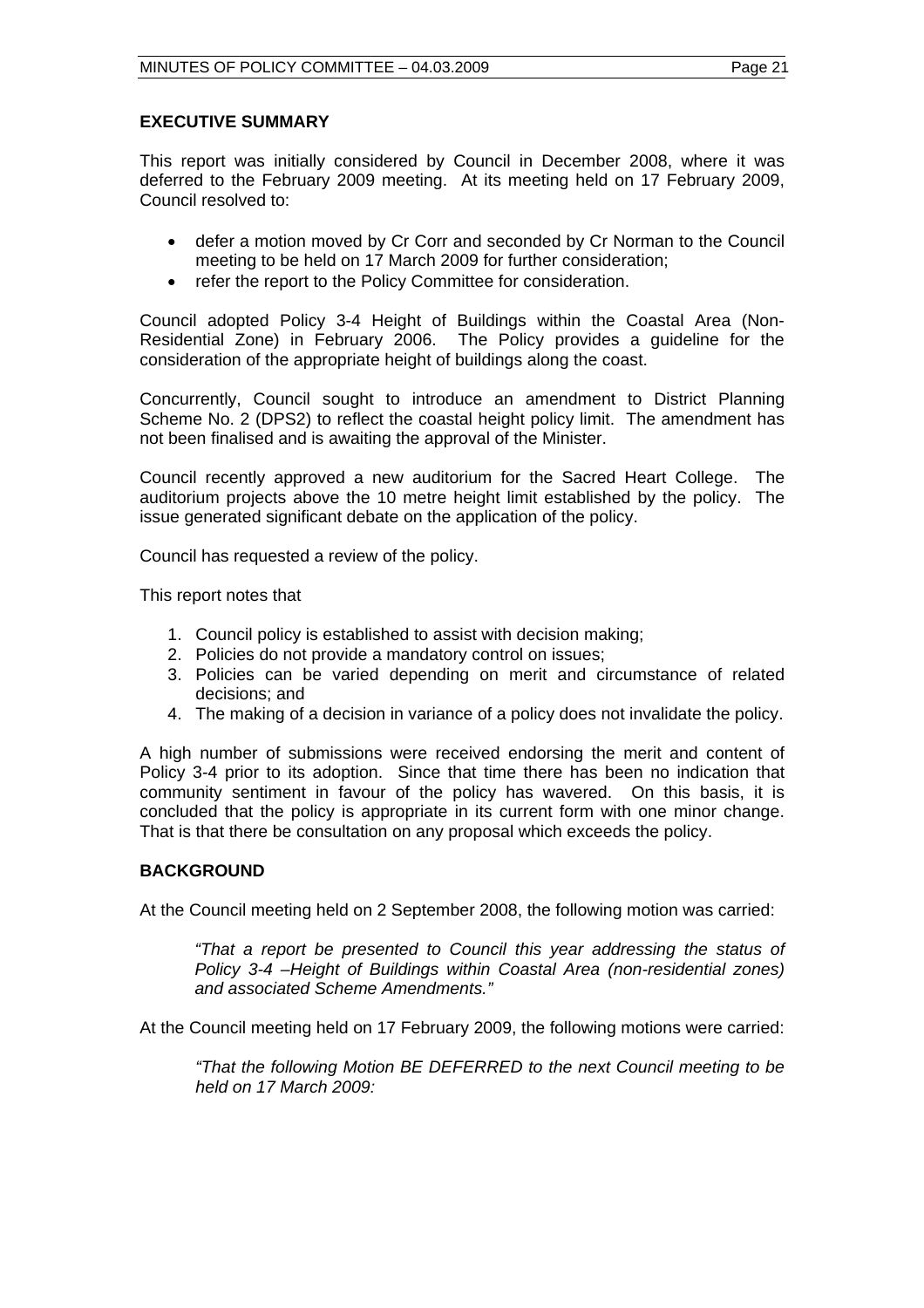*"MOVED Cr Corr, SECONDED cr Norman that Council:* 

- *1 fully SUPPORTS Policy 3-4 Height of Buildings within the Coastal Area (Non-Residential Zone) and the Planning Scheme Amendment approved by Council in April 2006;*
- *2 WRITES to the Planning Minister(s) requesting that the Amendment to District Planning Scheme No 2 be finalised and that this matter be treated as urgent."*

*"That the following officer's recommendation be REFERRED to the Policy Committee meeting to be held on 4 March 2009 for further consideration:* 

*"That Council:* 

- *1 NOTES the current status of Policy 3-4 Height of Buildings within the Coastal Area (Non-Residential Zone);*
- *2 In accordance with Clause 8.11 of the City of Joondalup's District Planning Scheme No 2, ADVERTISES for public comment for a period of twenty one (21) days, modifications to Policy 3-4 Height of Buildings within the Coastal Area (Non-Residential Zone) to add the following Statement 3:* 
	- *"3 Where a proposal exceeds the 10 metre height limit outlined in Point 2, that proposal shall be advertised for public comment in accordance with the provisions of Clause 6.7 of District Planning Scheme No 2."*
- *3 NOTES that the public comments in relation to the proposed modified policy will be presented to the Policy Committee in the first instance, prior to submitting to Council;*
- *4 NOTES that in relation to the Minister's request, specific site analysis will be undertaken in the initial stage of the review of DPS2 and this will be included in the Scheme review process."*

The Coastal Height Policy includes a provision to limit the height of development of non-residential land within 300m of the coastline. The policy height limit is for buildings not to exceed 10m above natural ground level, which is approximately equivalent to a 2 storey commercial building with a pitched roof, or a 3 level commercial building with a flat roof. The sites affected by the policy are shown in Attachment 1.

The policy was adopted following a proposal by some local land owners to develop a 4 and 5 level development on land very near the coast, to accommodate a range of commercial and residential uses. The land was not zoned for the purposes proposed, and the height and density of development were significantly different to anything previously contemplated on the subject land. As a result of the Council's increased interest in the issue of building bulk along the coast, Council resolved to prepare a policy and DPS2 amendment to introduce guidelines for maximum height along the coast.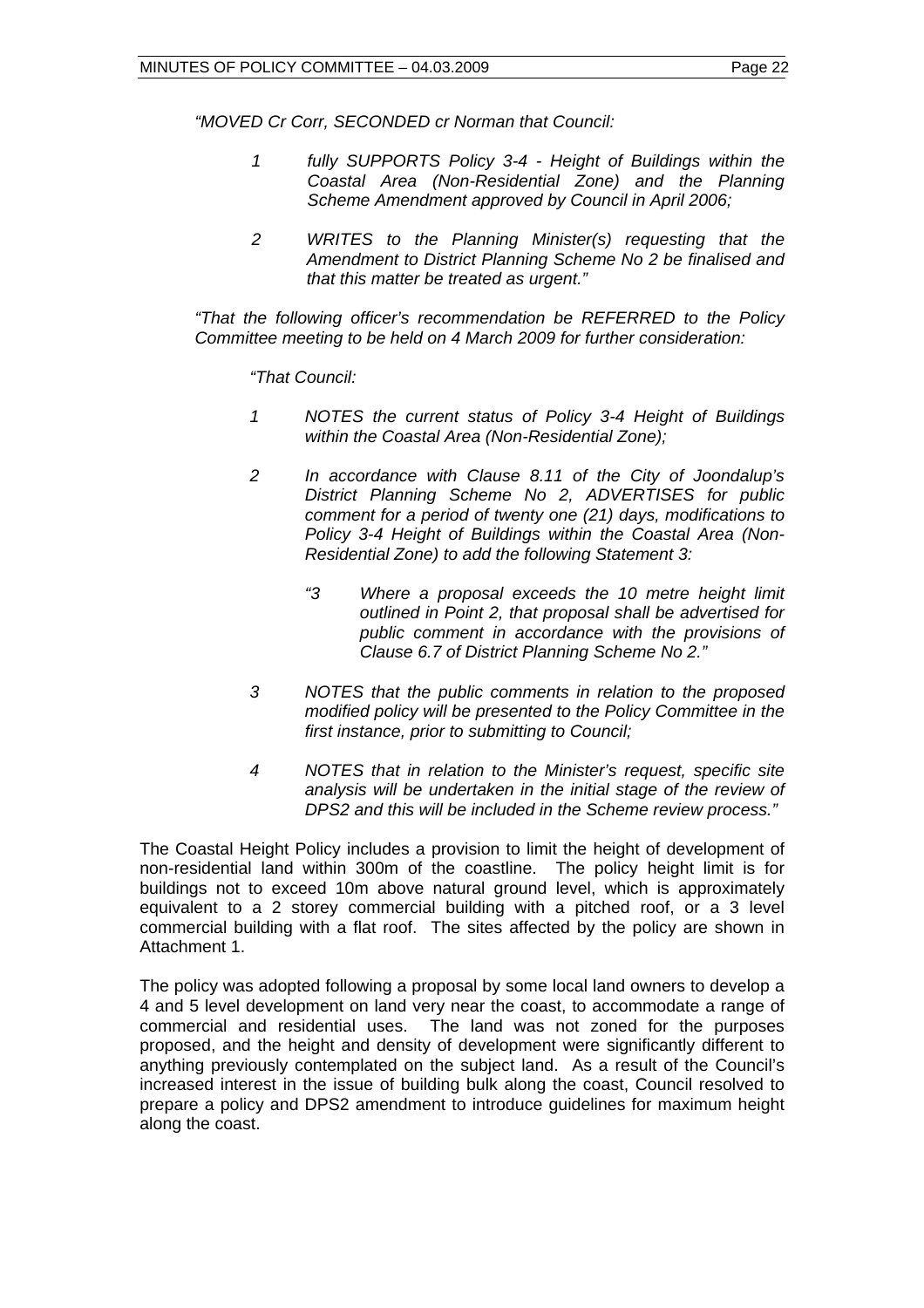The public responded with approximately 270 submissions in support of the proposed policy. Council subsequently adopted the policy and initiated a DPS2 amendment. While the policy was finalised, the amendment requires the final approval of the Minister for Planning. Correspondence has been exchanged with the Minister's office to answer queries and seek finalisation of the amendment, but to date approval has not been forthcoming.

Council recently gave planning approval for a proposed auditorium for Sacred Heart College. The auditorium raised a number of issues, a key matter being the height and bulk of the development. A portion of the proposed building is 14.6 metres in height when evaluated as required by the policy. This aspect was considered in great detail, and Council resolved to vary the policy and give its consent for the development.

#### Proposed Scheme amendment

Council has submitted the draft Scheme amendment to the Western Australian Planning Commission (WAPC) requesting that the amendment be finalised. Correspondence has been exchanged with the WAPC and Minister's office in an effort to have the matter finalised.

The most recent correspondence received from the Minister's office (in October 2008) suggests that there is concern about a scheme amendment that potentially limits the height of development below the 5 storey limit espoused in the State's planning policy for development near the coast. The correspondence requests that Council reviews its position on the limits for the few non-residential sites along the coast, having regard to site conditions, view corridors etc. Alternately, more suitable justification is requested for the amendment, although the form for that is not prescribed.

#### **DETAILS**

The role of Council policy is to provide parameters to guide decision making. In planning matters, policies assist the evaluation process in circumstances where:

- standards are not prescribed in the DPS2,
- the DPS2 includes provision for the exercise of discretion, or
- the Council adopts criteria for assessment to complement DPS2 controls.

Policy limits are not statutory limits, and can be varied having regard to circumstance and the merit of a proposal. In fact, Council is obliged by DPS2 to consider such factors when making planning decisions.

In regard to the amendment proposal, work will be conducted including site analyses of each non residential affected land holding, to validate and refine the proposed height limits for each of those sites. It should however be borne in mind that the likely optimum development outcome in the near future is not a significantly bulky or high cluster of buildings in any of those sites.

#### **COMMENT**

Although Council has varied the Policy in making its decision by approving the Sacred Heart auditorium, that decision does not invalidate the policy, nor does it weaken the general intent of the policy. The Sacred Heart decision was made in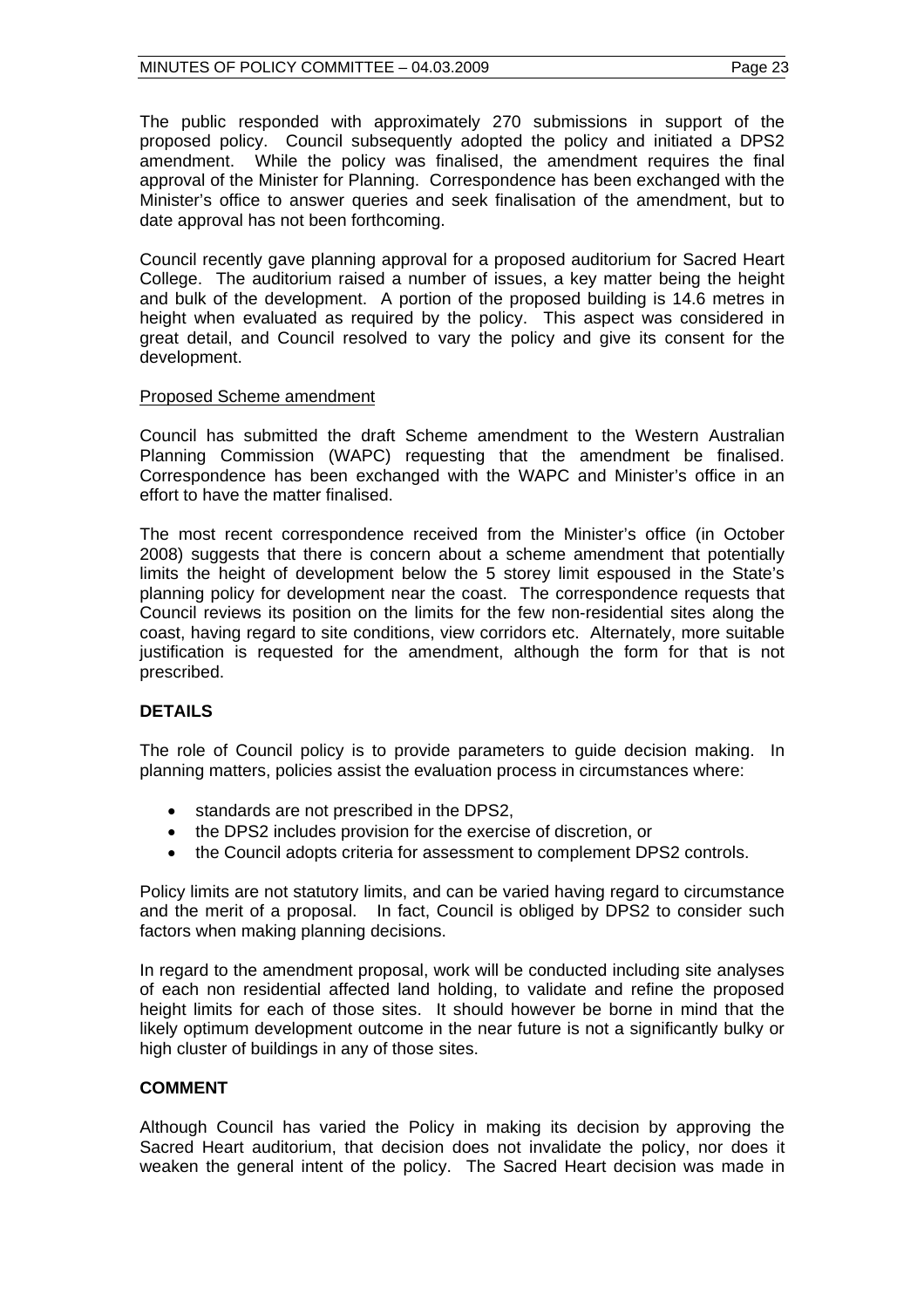recognition of the individual circumstances of that site. It is therefore considered that the intention of the policy remains valid.

However, Council may consider it appropriate to modify the policy so that all proposals that exceed the height are advertised for public comment in accordance with the provisions of the planning scheme. All other principles and wording within the current policy will remain unchanged.

Some work needs to be done in response to the Minister's request, particularly in relation to the sites known as Sorrento Village and Harbour Rise. This will be done as part of the Scheme review process, with this anticipated to take twelve (12) months.

Subsequent to the report submitted to Council in December 2008, in an effort to clarify the proposal and its intent, the recommendations have been modified slightly to make them clearer, but the intent has not been changed.

#### **ATTACHMENTS**

| Attachment 1 | Coastal Strip (featuring non-residential sites)              |
|--------------|--------------------------------------------------------------|
| Attachment 2 | Policy 3-4 Height of Buildings within the Coastal Area (Non- |
|              | Residential Zone)                                            |

#### **VOTING REQUIREMENTS**

Simple Majority

The Director Planning and Community Development tabled the following correspondence:

- Department of Planning and Infrastructure Coastal Height Scheme Amendment No 32 – 20 October 2008 – Appendix 1 refers.
- Western Australian Planning Commission District Planning Scheme No 2 Amendment No 32 – 31 May 2007 – Appendix 2 refers.

**MOVED Mayor Pickard, SECONDED Cr Young that the Policy Committee RECOMMENDS that Council:** 

- **1 NOTES the current status of Policy 3-4 Height of Buildings within the Coastal Area (Non-Residential Zone);**
- **2 In accordance with Clause 8.11 of the City of Joondalup's District Planning Scheme No 2, ADVERTISES for public comment for a period of twenty one (21) days, modifications to Policy 3-4 Height of Buildings within the Coastal Area (Non-Residential Zone) to add the following Statement 3:** 
	- **"3** *Where a proposal exceeds the 10 metre height limit outlined in Point 2, that proposal shall be advertised for public comment in accordance with the provisions of Clause 6.7 of District Planning Scheme No 2***."**